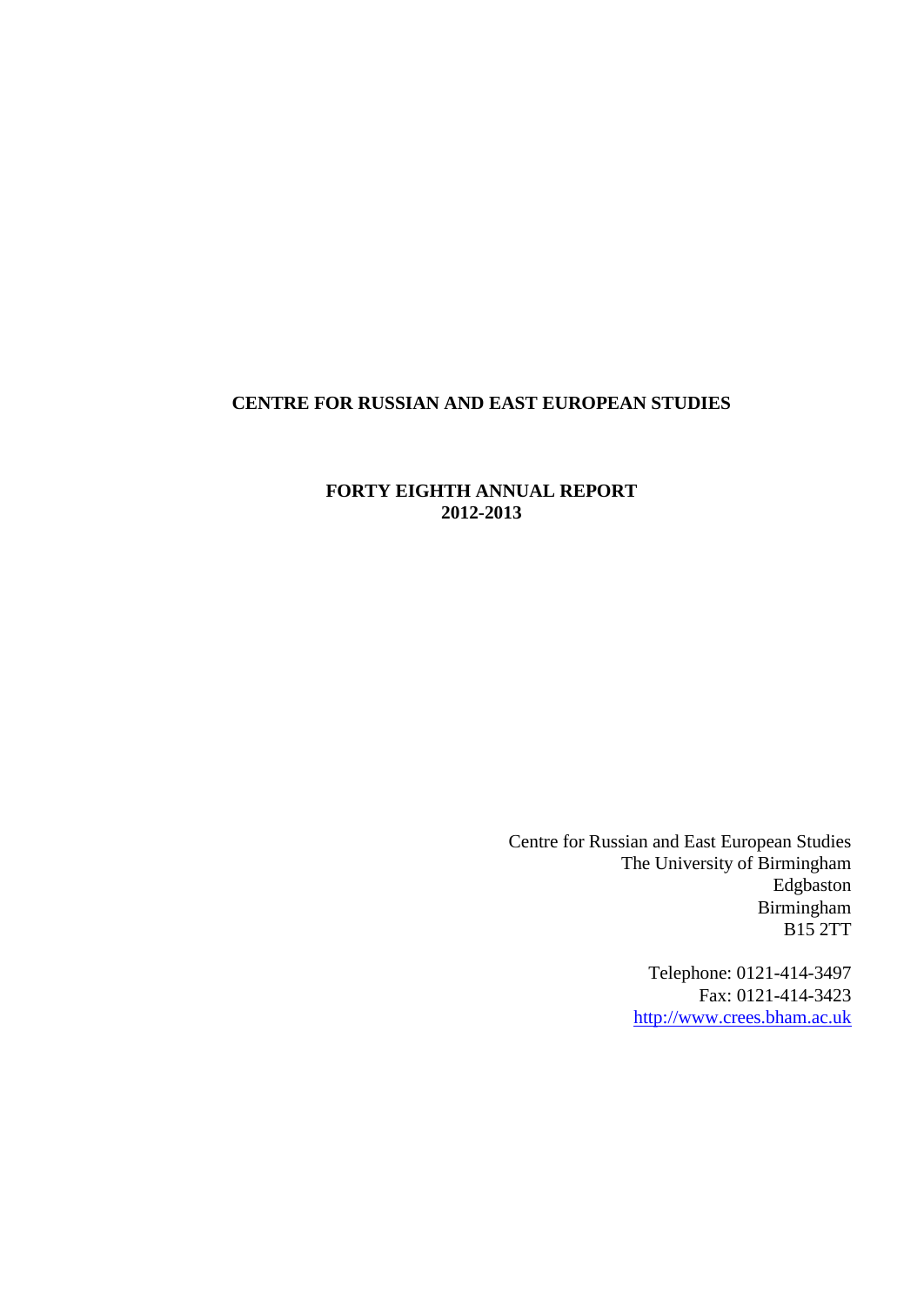#### **CENTRE FOR RUSSIAN AND EAST EUROPEAN STUDIES STAFF 2012-2013**

#### **Director**

TJ Haughton, BSc (Econ) (LSE), MA (Lond), Dip (Westminster), PhD (UCL), Reader in European **Politics** 

#### **Deputy Director**

K Wolczuk, MLaw (Gdansk), MSocSc, PhD, Ukrainian Studies

#### **Professor of Russian Economic Studies**

JM Cooper, BScEcon (Bath), PhD

#### **Senior Fellow and Emeritus Professor**

RW Davies, BA (Lond), PhD

#### **Emeritus Professor of the Political Economy of Russia and Eastern Europe** P Hanson, MA (Cantab.), PhD

**Emeritus Professor of Russian History**

M P Perrie, MA (Edin), MA

**Reader in Social Anthropology**

D Kaneff, PhD Adelaide

#### **Senior Lecturers**

DL Averre, BA (Manchester), PhD (Manchester) GM Yemelianova, MA (Moscow), PhD (Moscow), Eurasian Studies

#### **Lecturers**

R Connolly, BA (Essex); MA (Essex); PhD Lecturer DJ White, BA (Wolverhampton), MA, PhD, Russian Politics

**Honorary Professor** Sir Rodric Braithwaite, LLD, MA(Cantab), GCMG

**Honorary Senior Lecturers** D Adshead, BA, Mlitt, FIL M Pushkin, BA (Cantab)

#### **Honorary Senior Research Fellows**

Professor MJ Bradshaw, BSc, MA (Calgary), PhD (British Columbia), FRGS Professor M Harrison, BA (Cantab), DPhil (Oxon) Professor M Hill, PhD Professor S Malle, DottScPol (Rome), PhD (Calif) Professor DM Nuti, DottLegg (Rome), MA, PhD (Cantab) Professor HA Pilkington, BA (Cantab), MSocSc, PhD Professor R Sakwa, BA (Lond), PhD

#### **Honorary Research Fellows**

JD Barber, BA, PhD (Cantab) MJ Berry, BA (Lond), Russian for Social Scientists N Copsey, BA (Oxon), MA (Bruges-Natolin), DPhil (Sussex) E Denezhkina, Dip Econ (Kiev), PhD (Leningrad)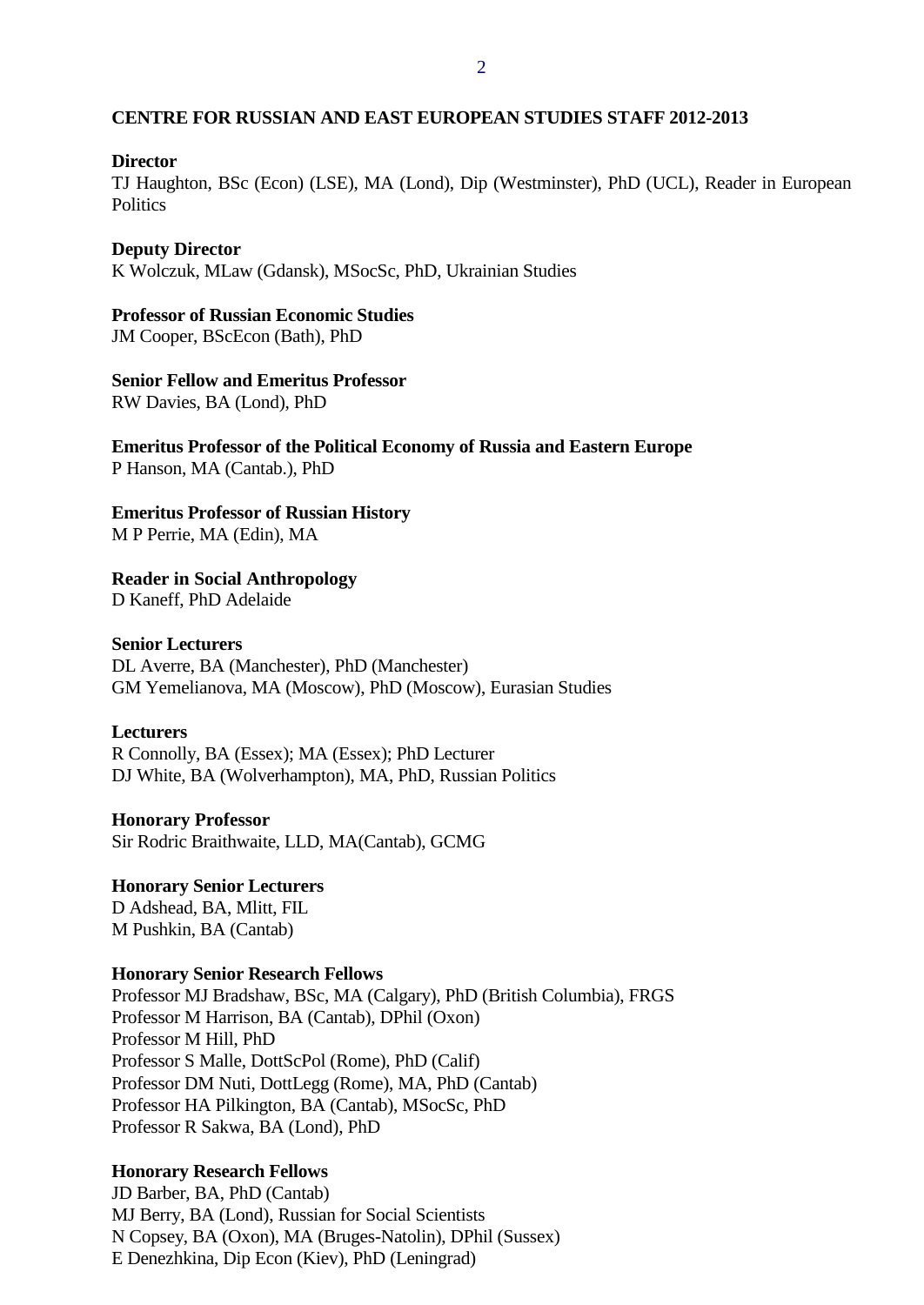L Edmondson, BA (York), MA (Sus), DipRuss (Sur) PhD (Lond) PD Holtom, BA (Liverpool), MA, PhD RA Hornsby, BA (Lancaster), MA, PhD M J Ilic, BA (Manchester), MPhil, PhD B Renz, MA (Hons) (Edin), MSc Res (Edin), PhD E Richardson, BA, MSocSc, PhD A Rimmington, BSc (Leic), DipSocSc, PhD JN Westwood, BCom, MA, PhD (Montreal) SG Wheatcroft, BA (Keele), PhD S Whitmore, BA (Staffs), MSocSc, PhD

#### **Associate Members**

A Campbell, BA (Bristol), PhD (Brunel), International Development

D Moran, BA (Hons) (Oxon), DPhil (Oxon), School of Geography, Earth and Environmental Sciences

T Lipatova, BA (St Petersburg), MA (St Petersburg), Modern Languages

JB Morris, BA (Lancaster), MA (Lond), PhD (Sussex), Modern Languages

EA Rees, BA York, PhD, School of History

N Rulyova, BA (Perm, Russia), MPhil (Cambridge), PhD (Cambridge), Modern Languages

DJB Shaw, BA, PhD (Lond.), School of Geography and Environmental Sciences

J Williams-Pozdnjakova, BA (Tartu, Estonia), MA (Tartu, Estonia), Dip (Moscow Pushkin Institute), City & Guilds 9284 ESOL, Modern Languages

#### **Secretaries**

Tricia A Carr Marea B Arries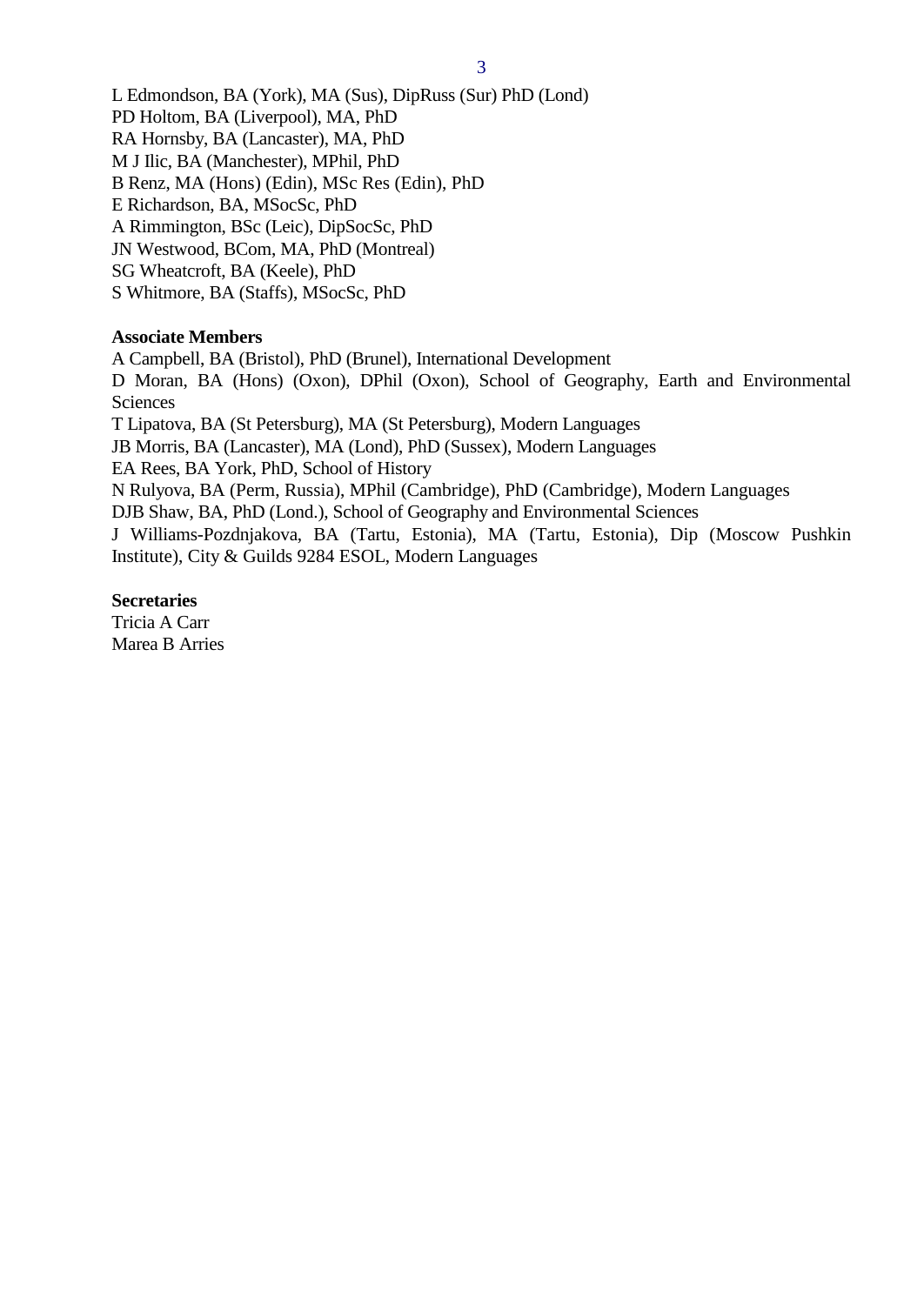#### 4

# **CENTRE FOR RUSSIAN AND EAST EUROPEAN STUDIES FORTY EIGHTH ANNUAL REPORT, 2012-2013**

# **CONTENTS**

| CENTRE FOR RUSSIAN AND EAST EUROPEAN STUDIES _______________1           |                 |
|-------------------------------------------------------------------------|-----------------|
|                                                                         | 5               |
| CONFERENCES AND EXTERNAL PRESENTATIONS 6                                |                 |
|                                                                         | 6               |
|                                                                         |                 |
|                                                                         |                 |
|                                                                         |                 |
|                                                                         |                 |
|                                                                         |                 |
|                                                                         |                 |
|                                                                         |                 |
|                                                                         | 13              |
| PUBLICATIONS                                                            | $\overline{13}$ |
| Books and Articles published by Members, Associate Members and Honorary |                 |
|                                                                         |                 |
|                                                                         |                 |
|                                                                         |                 |
|                                                                         |                 |
|                                                                         |                 |
| CREES 50 <sup>th</sup> Anniversary Seminars<br>19                       |                 |
|                                                                         |                 |
| ANNUAL RESEARCH CONFERENCE                                              | 21              |
| <b>TRAVEL AND VISITS</b>                                                | 22              |
|                                                                         |                 |
| <b>APPOINTMENTS AND PERSONALIA</b>                                      | 23              |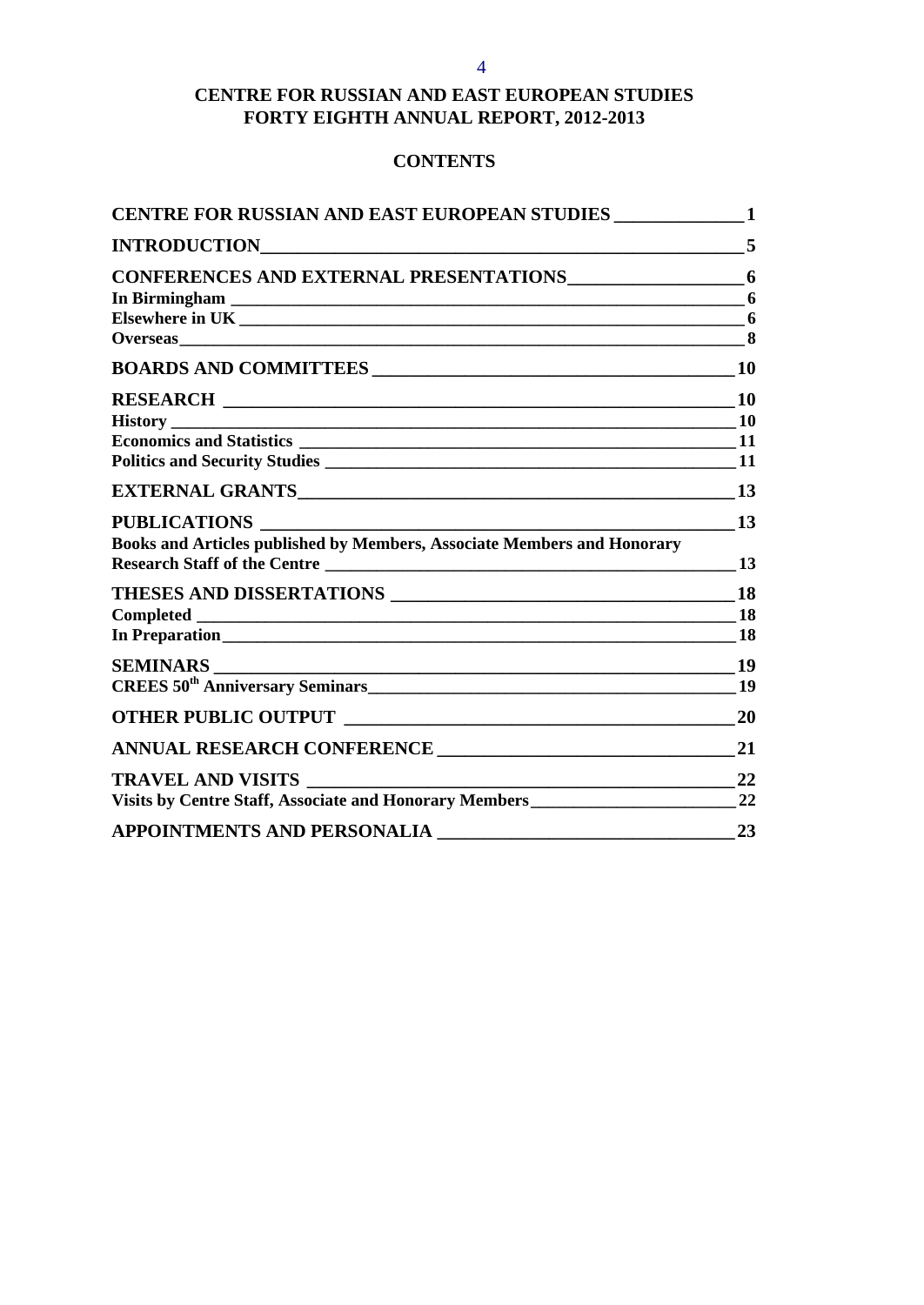#### <span id="page-4-0"></span>**INTRODUCTION**

*The Centre for Russian and East European Studies (CREES) turned 50 years old in 2013. To celebrate this landmark and to showcase the expertise and contributions of CREES staff and alumni, the Centre organized a series of special seminars and an expanded annual conference.* 

*The CREES 50th anniversary celebrations highlighted the breadth of expertise and interests in the Centre. Many of the events focused on developments in Russia. In March, for instance, a former and a current member of staff, Edwin Bacon and [David White,](http://www.birmingham.ac.uk/schools/government-society/departments/russian-east-european-studies/staff/profiles.aspx?ReferenceId=4533) spoke on 'Putin, Protest and Pussy Riot: A Turbulent Year in Russian Politics'. Earlier that same month Pekka Sutela (from the Bank of Finland) and Shinichir Tabata (from Hokkaido University) discussed the state of the Russian economy. As I write, we are also looking forward to a roundtable discussion, 'Living in Interesting Times' with our own Julian Cooper and David White alongside a rising star in the field, New York University's Joshua Tucker, who had taken courses in CREES as a Masters student and who recalls the decisive impact Mike Berry and Judy Batt played in his own academic career.* 

*The expertise and interests of CREES, however, have always gone beyond just Russia. This broader focus was in evidence in many of the special events over the course of the year. The 50th anniversary celebrations began with a panel discussion in November on the many faces of the Caucasus to mark the publication of a special issue of Europe-Asia Studies featuring not just current members of staff in Birmingham, [Galina Yemelianova](http://www.birmingham.ac.uk/schools/government-society/departments/russian-east-european-studies/staff/profiles.aspx?ReferenceId=4540) and [Cerwyn Moore,](http://www.birmingham.ac.uk/staff/profiles/government-society/moore-cerwyn.aspx) and one of our outstanding doctoral researchers, Nino Kemoklidze, but also former CREES colleague Jeremy Smith and the Georgian Ambassador Giorgi Badridze.* 

*February's special panel discussion on 'Elections and Authoritarianism in the post-Soviet world' involved not just CREES's own [Kataryna Wolczuk](http://www.birmingham.ac.uk/schools/government-society/departments/russian-east-european-studies/staff/profiles.aspx?ReferenceId=4538) and Matthew Frear discussing Ukraine and Belarus, but also Sarah Birch from Essex who placed developments in the post-Soviet region in broader perspective. Developments in Central Europe were also well represented. On an invitation from Deema Kaneff, Dieter Segert from the University of Vienna spoke on whether Eastern Europe after 1989 was a 'laboratory for the sustainability of democracy'. Earlier in the year Honorary Director General of the European Commission Graham Avery and PhD alumna, Lara Scarpitta, who now works at the EU Delegation in Ankara, spoke about the future of EU enlargement. Although I was proud to see how well the career of one of my former PhD students was progressing, my personal highlight of the year was the visit of Former Prime Minister of the Slovak Republic, Iveta Radicova, who delivered a lecture to staff and students on the eurozone crisis.*

*The main focal point of the year's celebrations, however, was a specially enhanced Annual [Conference.](http://www.birmingham.ac.uk/schools/government-society/departments/russian-east-european-studies/news/2013/07/50th-anniversary-annual-conference.aspx) Staff, students and alumni gathered in Windsor Great Park for a series of stimulating panel discussions and speeches. On Saturday evening all participants congregated with CREES's founding director Bob Davies and four other past directors (Ron Amman, Julian Cooper, Kataryna Wolczuk and Derek Averre) to raise a glass to the Centre's achievements over the past five decades.*

*Nonetheless, however golden the past has been, in this golden anniversary year we have been looking forward to the future, continuing to contribute actively to both scholarship and policyrelevant work. No event summed this up better than the 'Eurasian Economic Integration: Rhetoric and Reality' seminar held in July. Organized in collaboration with the Russian and Eurasian programme of Chatham House the seminar launched a new edited volume by Kataryna Wolczuk*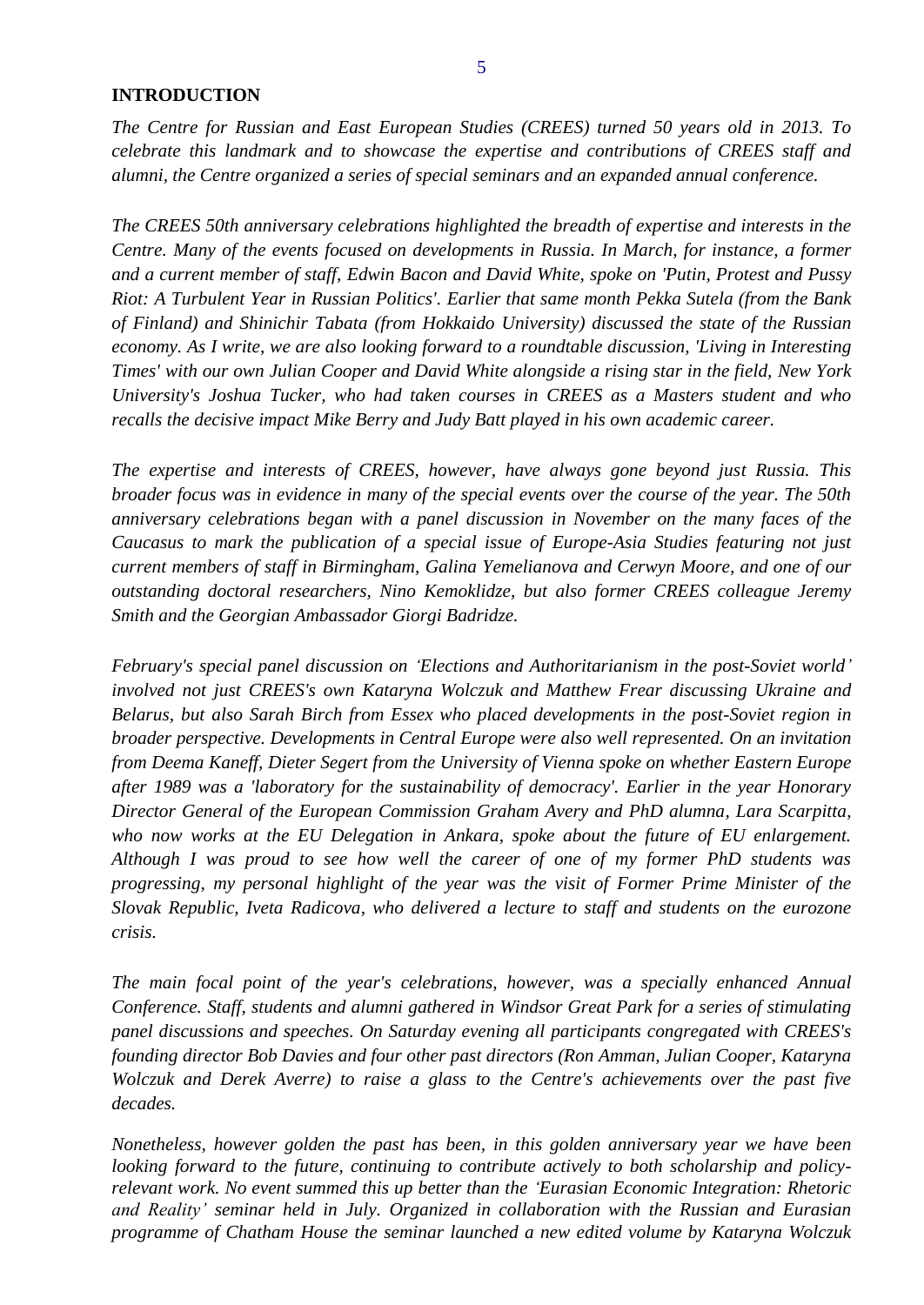*and Rilka Dragneva-Lewers which contained contributions by several CREES colleagues including Richard Connolly, Julian Cooper and Matt Frear.* 

*The end of the 2012-13 academic year brought another institutional change for CREES. Following a proposal by the Head of the Department of Political Science and International Studies (POLSIS), David Dunn, and in conjunction with the Head of the School of Government and Society, Mark Webber, CREES' departmental staff became members of POLSIS. The move puts CREES on a surer financial and institutional basis, but also allows CREES to act - in that awful management phrase – as a 'hub' for work on Russia, Central and Eastern Europe and Eurasia across the University. Early indications are already very positive. Nevertheless, there are dangers. As a political scientist I'd emphasize that institutional frameworks can shape and explain a lot, but there is an important role for agency. To my colleagues across the University, our alumni and friends, I encourage you all to be active and involved. CREES' future is in our hands. Let's build on the achievements of the past fifty years and make sure the next fifty are just as glorious.* 

*Dr Tim Haughton Director, CREES December 2013* 

#### <span id="page-5-0"></span>**CONFERENCES AND EXTERNAL PRESENTATIONS**

#### <span id="page-5-1"></span>**In Birmingham**

Dr Averre delivered a POLSIS seminar entitled 'The Syria Conflict: a View from Moscow' in October 2013 and in December he made a presentation to the British-Russian Society on 'Russia and Security in the 21st Century'.

Dr Connolly gave a presentation on 'The Eurozone Debt Crisis: Implications for Innovation' at a Conference on 'European Sovereign Debt Crisis' at Aston University Centre for Europe, Birmingham in January, 2013.

Veysel Erdemli, postgraduate student, gave a presentation at the 'Conducting Fieldwork in Eastern Europe' panel at the 'School of Government and Society Annual Postgraduate Colloquium' in March entitled 'Georgian Immigrants in Turkey'. In November he delivered a talk at the 'ESRC Festival of Social Science' on 'Perceptions of the "Social Sciences" and Doing Fieldwork in Turkey' at the session on 'Making Social Policy and Government work for us: a Realistic Ambition?'

Dr Haughton delivered a talk on 'The Uses and Pitfalls of Interviewing as a Research Tool' at the Graduate Centre for Europe Annual Conference at the University of Birmingham in March 2013 and in May (with Kevin-Deegan Krause) he gave a paper on 'In with the New (Again): Annuals, Perennials and the Patterns of Party Politics in Central and Eastern Europe' at the POLSIS European Politics Research Group seminar.

#### <span id="page-5-2"></span>**Elsewhere in UK**

The British Association for Slavonic and East European Studies (BASEES) Annual Conference, took place at Fitzwilliam College, Cambridge University in March. Dr Elena Denezhkina gave a presentation on 'Power and Personality in a Russian Region: the Sverdlovsk Saga'; Dr Shaw presented a paper on 'Science and Environmental Control: Soviet Geographers and the Great Stalin Plan for the Transformation of Nature'.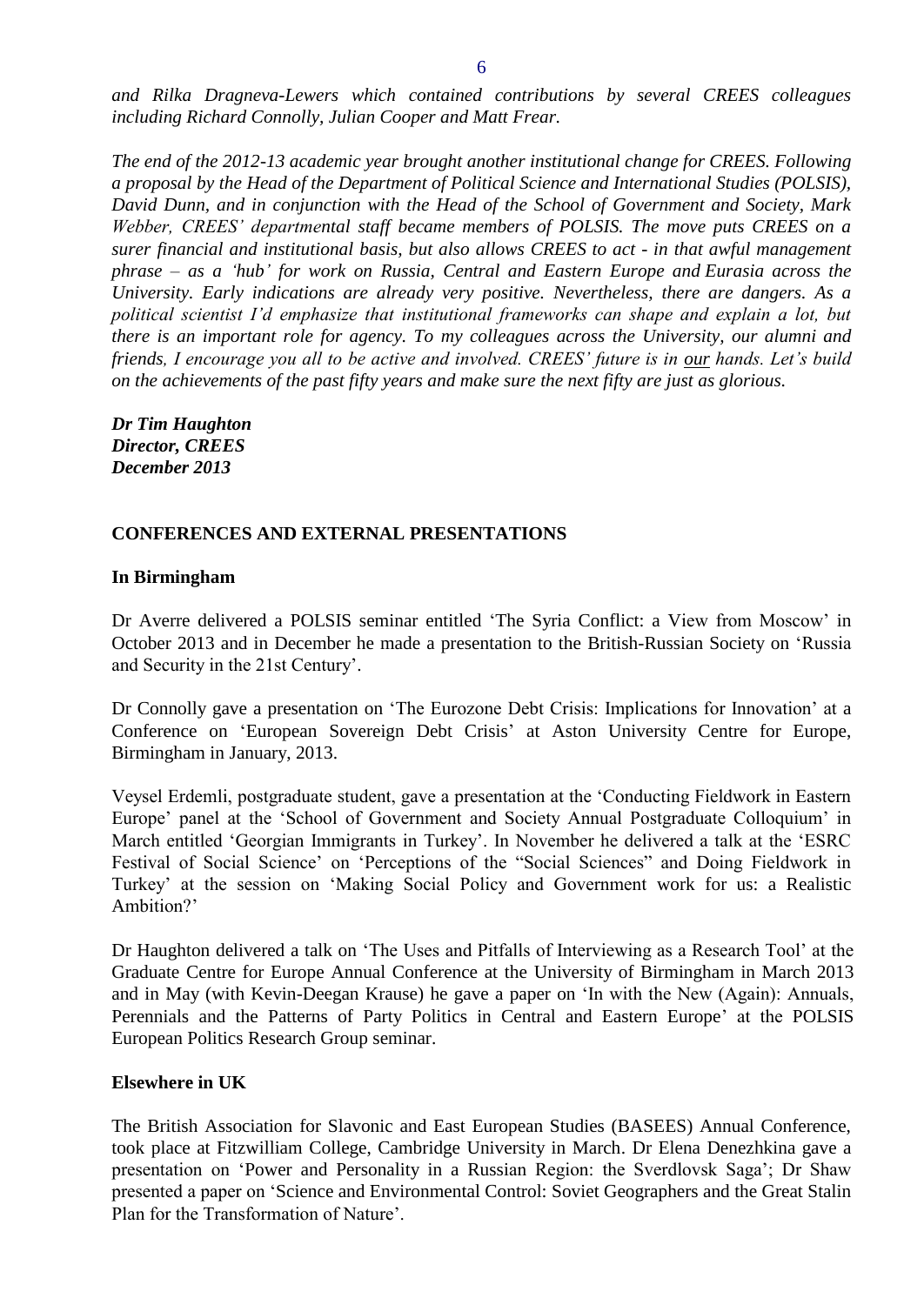Dr Averre made a presentation on 'Russia: Part of a Euroatlantic or a Eurasian Security Community?' at St Antony's College, Oxford in February 2013.

Dr Connolly gave a presentation on 'The Russian Financial System in Comparative Perspective' at the Russian Banking Forum in London in November, 2012 and in December he spoke on 'Russia's Role in International Organisations: The WTO and the ECU' at a Russo-British Chamber of Commerce event in London. In February he delivered a talk on 'Prospects for Economic Reform in Russia' at an Event on the Russian Economy at Chatham House, Royal Institute for International Affairs in London and in March he presented a paper on 'Russia's Accession to the WTO: Implications for Economic Reform' at the Russia Forum in Westminster, London. In May he gave a talk on 'The Financial Sector in Russia: Future Prospects' at a Seminar on Russia's Financial Sector Development at the Centre for Financial System Innovation, London and in July he made a presentation on 'A History of Violence: Social Order Development in Putin's Russia and Implications for Public Policy' at the UK Foreign and Commonwealth Office, London.

Professor Cooper chaired a seminar at Chatham House, London, on the World Economic Forum's scenarios for Russia in September and in October he made a presentation on 'The Eurasian Customs Union: Viability, Attributes and Implications' at a seminar at Chatham House, London. In February he gave a talk at The Great Britain-Russia Society, London, on 'What is the Eurasian Customs Union?'

Dr Haughton made a presentation on 'Splitting the Difference: Assessing the Degree of Stability and Volatility of Party Politics in Post-Communist Eastern Europe (1990-2010)' at the Elections, Public Opinion and Parties (EPOP) Annual Conference at the University of Oxford in September 2012.

Dr Morris gave an Invited Paper in November 2012 on 'Ethical Issues in Doing Qualitative Research in Russia', at the Advanced Training Methods One-day Seminar at the University of Glasgow.

Dr White presented a paper at the UACES Conference, Edinburgh, entitled 'The Moscow Protests: the Challenge of Mobilisation and the Political-Civil Society Nexus' in April and in June at a conference on 'Contentious Politics and the Non-Systemic Opposition in Russia' he spoke on 'Brothers-in-arms or at Daggers Drawn? The Relationship between the Russian Systemic and Non-Systemic Opposition'.

Dr Wolczuk presented papers on 'Eurasian Integration' in a panel on 'Eurasian Integration and its implications for the EU' during the UACES Annual Conference at the University of Leeds in September. In July she co-organised and spoke at the seminar on 'Eurasian Economic Integration: Rhetoric and Reality'. This seminar was organised in collaboration with the Russian and Eurasian programme of Chatham House, which is a leading think-thank on international security. The keynote speech was delivered by Tatiana Valovaya, Member of the Board (Minister) for Integration and Macroeconomics of the Eurasian Economic Commission (EEC). The seminar involved contributions from several CREES scholars, including Julian Cooper, Richard Connolly and Matt Frear.

#### *Honorary Senior Research Fellows*

Mike Pushkin delivered an invited lecture at the Performing Arts Department, Coventry University, in October 2012 on 'Erdman's play *The Suicide* and the Politics of Russian Theatre since the 1960s'. In February he gave a talk on 'Lev Berg, Ellsworth Huntington and Climate Change in Central Asia' at the AHRC workshop on 'Geographies and Geographers of the 'Silk Road'', at the Royal Geographical Society in London and in April he gave a seminar entitled 'Science and the Manipulation of Nature: the Scientific Basis for the Great Stalin Plan for the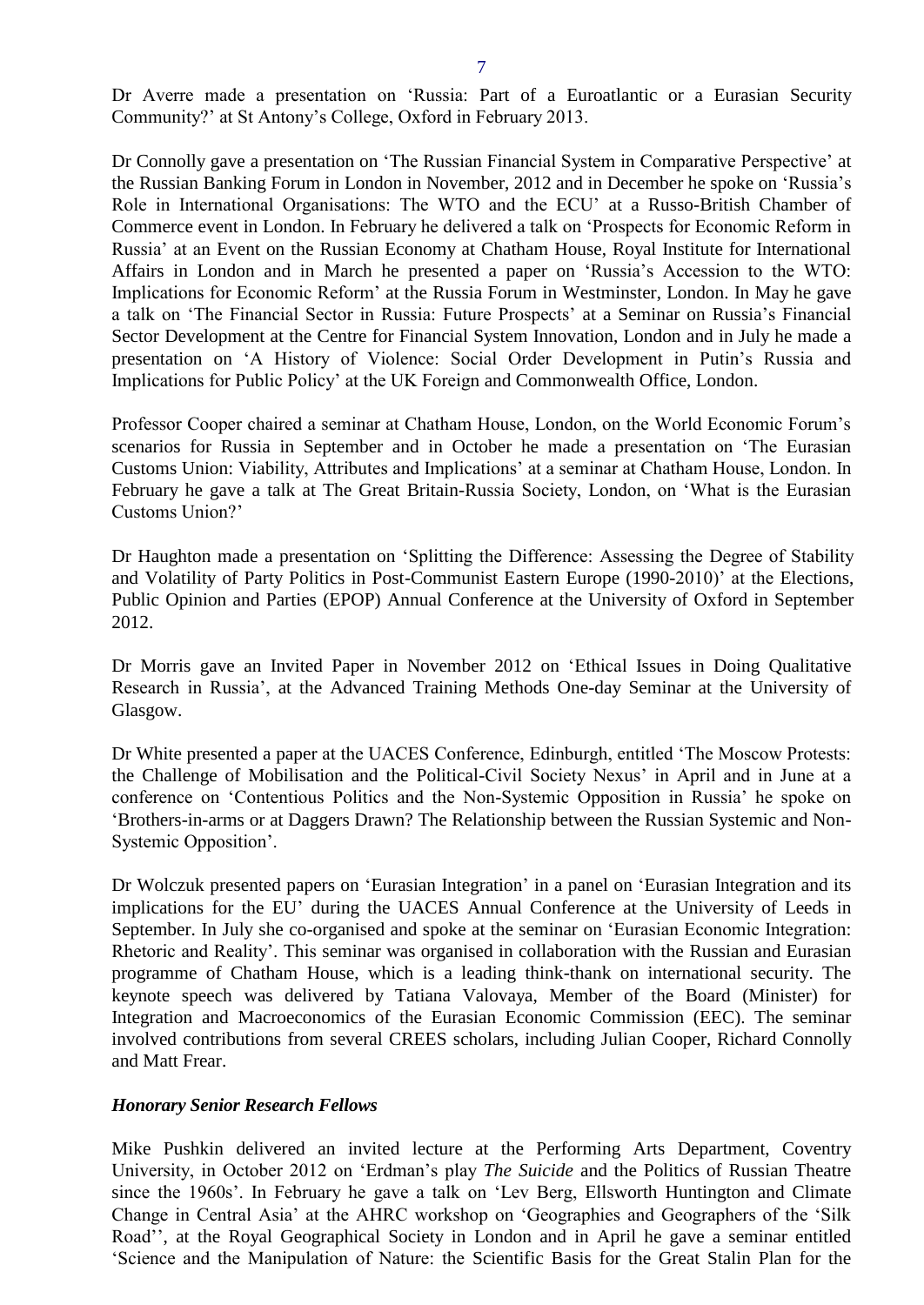Transformation of Nature, 1948-1953' at the Centre for Russian, Caucasian and Central European Studies, l'École des Hautes Études en Sciences Sociales in Paris. In July he presented a paper on 'The Science behind the Great Stalin Plan, 1948-1953: Nineteenth and Early Twentieth Century Precedents' at the 24<sup>th</sup> International Congress for the History of Science, Technology and Medicine at the University of Manchester.

#### <span id="page-7-0"></span>**Overseas**

Dr Averre organised the 'Russia and the EU: the Future of Europe and Eurasia' conference held at the Institute for Europe, Moscow 15-16 April 2013, funded by UACES, BISA, BASEES and the University of Birmingham. The Guest speaker was HE EU Ambassador to Moscow, Fernando Valenzuela.

Dr Connolly made a presentation on 'The Role of Large Emerging Economies in the Global Economy' at the Department of Economics, University of Verona, Italy in November, 2012 and in December he delivered a talk on 'The Economic Significance of Russia's Accession to the WTO' at a Seminar on Russia's Accession to WTO at the European Parliament in Brussels. In March he presented a paper on 'Social Order Underdevelopment in Russia: The Role of the Financial Sector' at the Bank of Finland Institute for Economies in Transition (BOFIT) seminar in Helsinki, Finland and in May 2013 he gave a presentation on 'Russia's Accession to the WTO: Implications for Economic Reform and EU-Russia Relations' at a Seminar on Russia's Accession to WTO at the European Economic and Social Committee and the Civic Chamber of the Russian Federation in Brussels. In August he spoke on 'On the Doorstep of Modernity? Economic Development in Putin's Russia' at the MODNORTH Conference in Oslo, Norway. In September he delivered a paper on 'Violence and Disorder in Underinstitutionalised Societies: Evidence from Russia' at the Centre for Research into Post-Communist Economies (CRCE) colloquium at Lake Bled, Slovenia and later that month he presented a paper on 'In the Shadow of Violence: Social Order Development in Russia and Implications for Economic Development' at the RANEPA Public Policy Conference at the Russian Institute for the National Economy in Moscow, Russia. He also gave a paper entitled 'On the Doorstep of Modernity? Obstacles to Social Order Development in Putin's Russia' at a Russian Studies Seminar at University of Uppsala, Sweden.

Professor Cooper was an invited participant at the Gaidar Forum in Moscow in January and in March he delivered a lecture on 'The Military and the Soviet and Russian Economies' at the University of Verona, Italy, and also spoke at a roundtable on 'Opportunities, Prospects and Problems of Trade with Russia'. In April he gave a seminar presentation entitled 'Different This Time? Russia and Prospects for Eurasian Economic Integration' at the Swedish Defence Research (FOI), Kista in Stockholm and in September he spoke at a Roundtable on 'Russia: Prospects for a Unique Russian Path' at the Swedish Defence Research Agency (FOI), Kista, in Stockholm.

Dr Haughton delivered a paper on 'Drivers, Conductors and Fellow Travellers: the EU and Party Politics in Central and Eastern Europe in the First Decade Since Accession' at Brigham Young University and the University of Denver, Park City, Utah in October 2012 and in February (with Karin Bottom), he made a presentation on 'At the Margins, But Not Necessarily Marginal: The EU and the Development of Party Politics in Central and Eastern Europe' at the conference 'European Union Enlargement Ten Years On: Transcending the East-West Divide?', at the Josef Korbel School of International Studies, University of Denver. In March (with Danica Fink-Hafner and Alenka Krasovec) he spoke on 'Party System Dynamics in Slovenia: Earthquakes, Tremors and Fault Lines' at the ECPR Joint Sessions, Mainz. In June (with Fernando Casal Bertoa and Kevin-Deegan Krause) he made a presentation on 'Splitting the Difference: Assessing the Degree of Stability and Volatility of Party Politics in Post-Communist Eastern Europe (1990-2010)' at the Council of European Studies conference in Amsterdam where he also delivered a talk on 'Exit, Choice and Legacy: Explaining the Patterns and Directions of Party Politics in Slovakia'.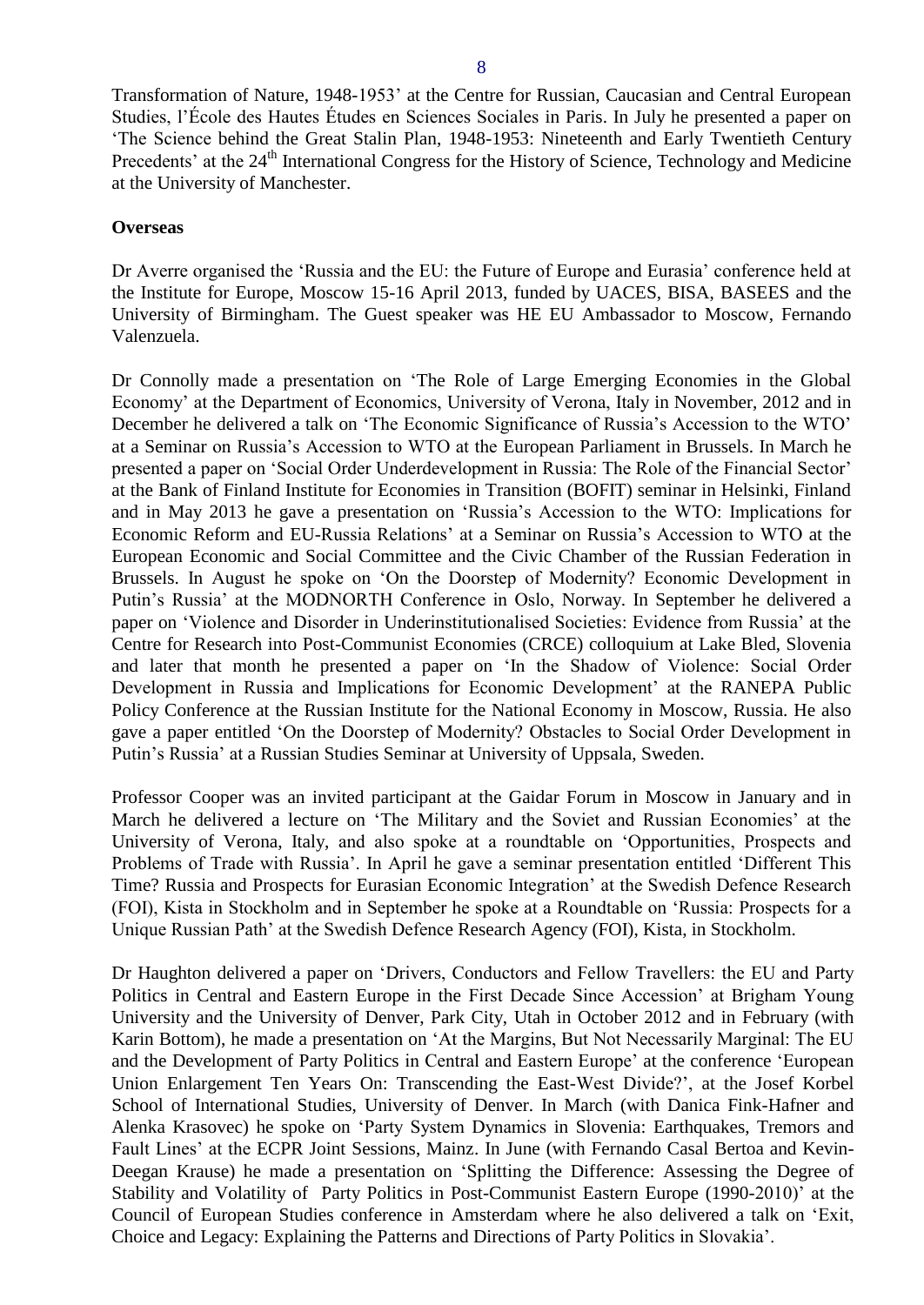Dr Morris gave a specially Invited Paper in October 2012 on 'Actual Internet Use in the Russian Margins' at Hankuk University of Foreign Studies, South Korea at a conference on 'Space, Memory, and Identity: The Local Experiences of Russia and Korea' in Seoul for the Panel on Privatisation and Modernisation. In February he gave an Invited Paper entitled 'Moral Economies of Consumption in Russia' at the inter-institutional seminar series 'L'univers des choses soviétiques', hosted jointly by École des hautes études en sciences sociales, CERCEC - Centre d'études des mondes russe, caucasien et centre européen, and Centre de recherches sur l'Histoire des Slaves, Pantheon-Sorbonne University.

Dr Wolczuk participated in the DAAD-sponsored conference entitled 'Kyiv Between the European and Eurasian Unions: The Impact of Brussels and Moscow on Ukrainian Domestic Affairs' which took place 12-13 September in Kyiv. On the invitation of the German Association for East European Studies (DGO), she took part in the conference '1913 TransNational: Change in Eastern Europe 2013' to mark the 100<sup>th</sup> anniversary of the German Association for Eastern Europe (DGO), 7-8 March 2013, Berlin. In April she gave a presentation on the Association Agreement between the EU and Ukraine on a panel with the Head of the EU Delegation to Ukraine, Jan Tombinski. Kataryna Wolczuk delivered two papers at the ISA Annual Convention, San Francisco. The papers were entitled 'Explaining the EU's Impact in the Eastern Neighbourhood' and 'Mesmerized by Enlargement: The new Member States and EU Law Export to the Eastern Neighbours'. She also acted as a discussant on a panel on Eurasian integration. In May she visited the University of Lucerne (Lucerne, Switzerland) to deliver a lecture on 'European Influences on Reform Processes in Eastern Europe'.

Dr Yemelianova, together with Svetlana Zhanabayeva, presented a paper on 'Advancing Area Studies in the UK: The Case of Strategic Partnership between CREES and KBTU (Kazakhstan)', presented at the British Council 'Going Global 13' Conference at the World Trade Centre in Dubai in March 2013, which was attended by RH David Willetts, Ministers of Higher Education and VCs from over 100 countries. In May she gave a talk on 'Islamic Radicalisation in Europe and Eurasia: A Comparative Perspective' at the conference on 'Muslims in Europe' in Copenhagen.

#### *Honorary Senior Research Fellows*

In September 2012 in Slovenia, Silvana Malle presented a paper at the Panel on 'Pros and Cons of State Capitalism – with examples of Asia, Russia, South America and Europe' at the CRCE Colloquium 2012 on 'The Lure of State Capitalism' and later chaired a panel on 'Russia: Unofficial Asset-Grabbing and Official Anti-Corruption Campaigns' at the CRCE Colloquium on *'*Filling Institutional Voids: Market Self Organisation or Organised Crime'. In November she participated in a conference meeting on the 'Future of Trade Unions and Unions Research' in Berlin and in January she delivered a presentation on 'Russia from WTO and the OECD' at the Gaidar Forum-2013, on 'International Research and Policy Conference Russia and the World: Challenges of Integration' in Moscow. In May she gave a talk on on 'Modernisation from above: why, where and how' in the panel 'Modernisation, Civil Society, and Corruption' at the Nordic Russian and Eastern European Studies Conference Intentions, Interactions and Paradoxes in Post-Socialist Space in Helsinki.

#### *Honorary Research Fellows*

Mike Pushkin presented a paper on 'Andrei Voznesensky: Poet global'noi vospriimchivosti [Andrei Voznesensky: Poet of global perception]' at the International Likhachev Scientific Readings at St Petersburg Humanitarian University of the Trade Unions, St Petersburg, Russia in May 2013 in Section 5: National Literatures in the Historical Dialogue of Cultures.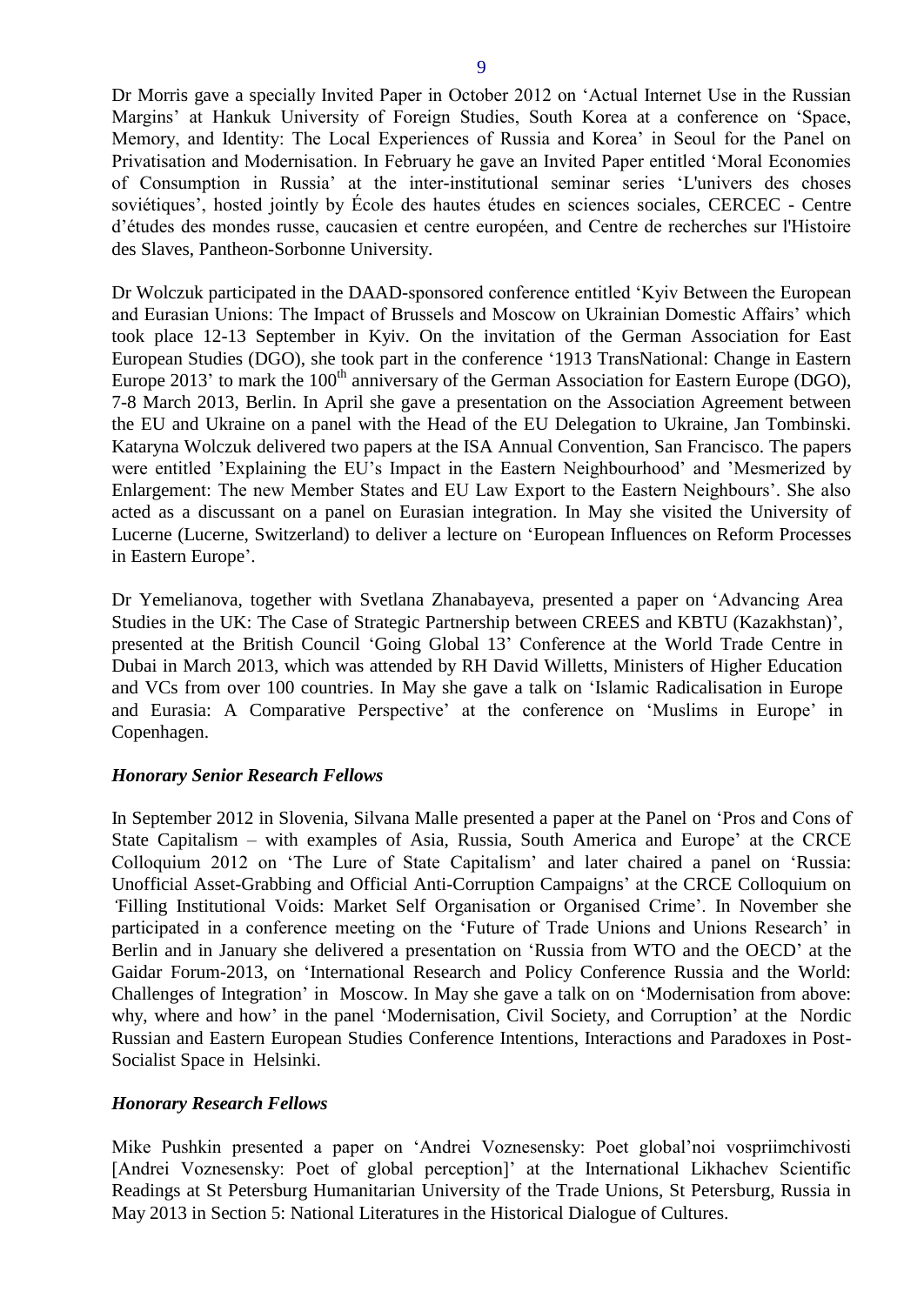Dr Erica Richardson gave a presentation entitled 'Health System Challenges and Responses to the Crisis' Workshop 1: The Effect or the Financial Crisis on Health Systems in Russia and other CIS Countries at the 15th European Health Forum on 'Gastein, Crisis and Opportunity: Health in an Age of Austerity' in Austria in October 2012. In November she gave a presentation at a High Level Meeting: 'Health Systems in Transition: Republic of Moldova' at the Ministry of Health of the Republic of Moldova, WHO Regional Office for Europe, European Observatory on 'Health Systems and Policies and European Union', at the National Health Forum on 'Healthy Moldova: Policies, Achievements and Opportunities' in Chisinau, Republic of Moldova.

Dr Shaw presented a paper at the 'Soviet Geographers and the Great Stalin Plan for the Transformation of Nature' at the 5<sup>th</sup> International Conference of the European Society for the History of Science and Technology in Athens in November 2012 and in March he co-convened the International Workshop on 'Conceptualizing the Natural Environment: Critical Reflections from Russia, Eighteenth-Twentieth Centuries' at the European University, St Petersburg. His presentation was on 'Mastering the Regional Environment: Soviet Geographers and the Great Stalin Plan for the Transformation of Nature, 1948-1953'. The workshop attracted about 20 presenters and participants from Russia, the UK, Europe, USA and Canada. In April he gave a seminar on the 'Science and the Manipulation of Nature: the Scientific Basis for the Great Stalin Plan for the Transformation of Nature, 1948-1953' at the Centre for Russian, Caucasian and Central European Studies, l'École des Hautes Études en Sciences Sociales in Paris. In August he delivered a paper entitled 'Science and Environmental Control in the USSR: the Great Stalin Plan for the Transformation of Nature, 1948-1953' at the Biennial Conference of the European Society for Environmental History in Munich.

#### <span id="page-9-0"></span>**BOARDS AND COMMITTEES**

Dr Connolly served as a member of the editorial board of the journal *Eurasian Geography and Economics* and also for the BASEES/Routledge *Russian and East European Series*.

Dr Haughton continued as co-editor of the *JCMS Annual Review of the European Union*. He also continued to serve on the editorial boards of the journals *Slavonic and East European Review* and *East European Politics* and also served as a member of the International Advisory Board of *International Issues* and *Slovak Foreign Policy*, *Mezinarodni vztahy* and *Stredoevropske politicke studie*.

Dr White is a member of the ESRC Peer Review College. He guest-edited a special issue of *East European Politics* on party politics in Russia.

Dr Wolczuk served as a member of the Editorial Board of the *Review of Central and East European Law*. She also served as a member of the Advisory Board of the Polish-American-Ukrainian Cooperation Initiative (PAUCI) Warsaw / Kyiv and as a member of the Advisory Board of the East European Studies Distance Learning Programme, the Free University Berlin.

Dr Yemelianova served as a Member of the National Advisory Board of *Europe-Asia Studies*.

#### <span id="page-9-1"></span>**RESEARCH**

#### <span id="page-9-2"></span>**History**

Professor Perrie continued to work on early modern Russia. She wrote an essay, entitled 'How backward was pre-Petrine Russia?', for a Festschrift for Manfred Hildermeier's 65<sup>th</sup> birthday. She also contributed an article on Samuel Purchas (1577-1626) as the first English historian of the Russian Time of Troubles, for a memorial volume for Ruslan Skrynnikov, to be published as a special issue of *Canadian-American Slavic Studies* in 2014. She also wrote a review, commissioned by the editors of the journal *Kritika* for its 'Classics in retrospect' series, about the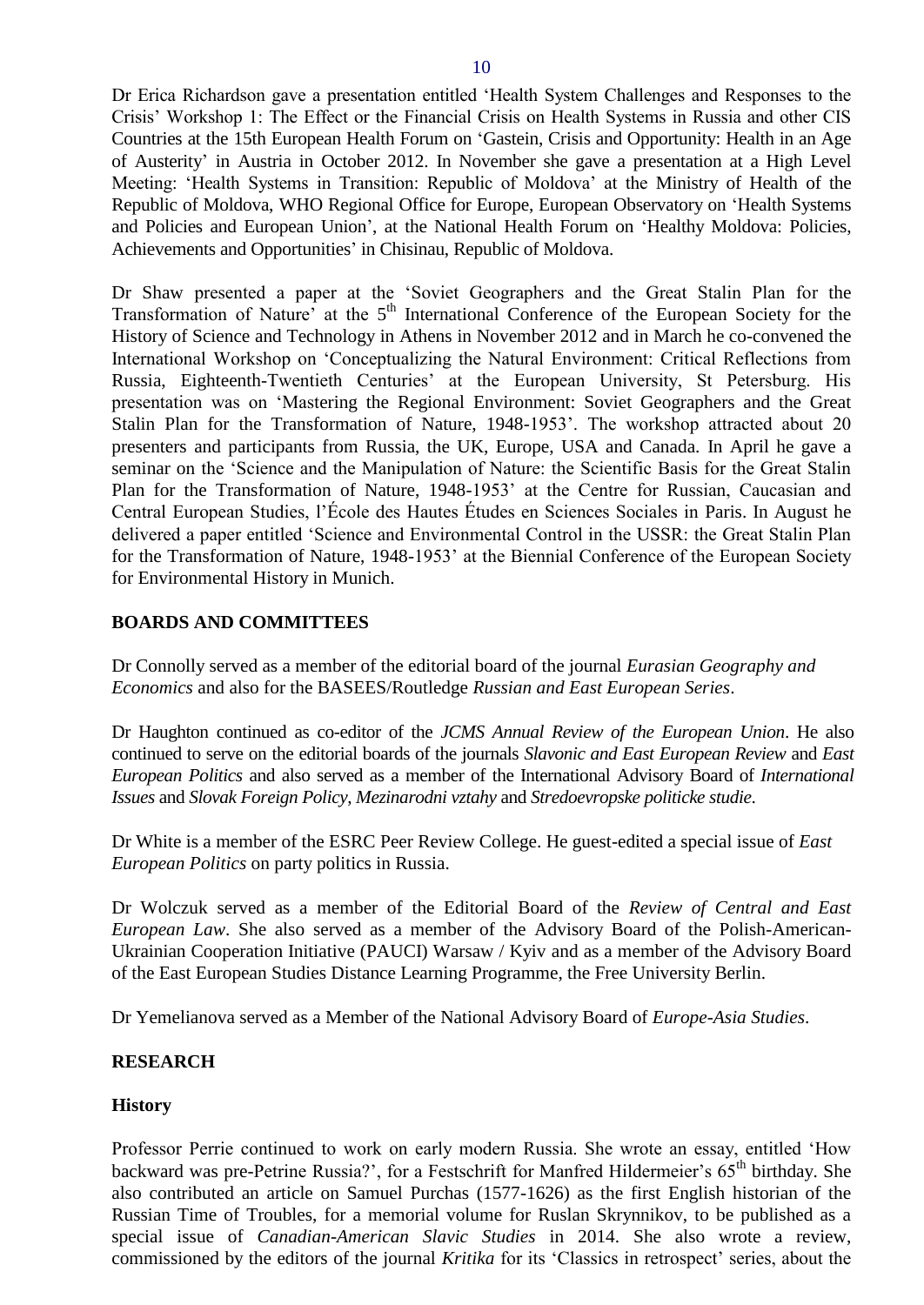work of the semioticians Boris Uspenskii and Viktor Zhivov on the sacralisation of the Russian monarch.

In March 2013 Dr Yemelianova successfully completed her project of Strategic Partnership between the University of Birmingham and the Kazakh British Technical University, 2010-2013. The findings of the project were presented at three international conferences (see above) and in the article 'Islam, National Identity and Politics in Contemporary Kazakhstan', *Asian Ethnicity*, 24 October, 2014.

#### *Honorary Senior Research Fellows*

Mark Harrison pursued his research on secrecy and surveillance in the Soviet Union. He has two papers published or forthcoming on the costs of secrecy. A recent paper in *Europe Asia Studies* considers those costs of secrecy that arose from effects on behaviour. A forthcoming paper in the *Journal of Economic History* considers procedural costs. Work in progress considers the KGB as an economic regulator responsible for secrecy and surveillance in the economy. He continues to be a research fellow at the Hoover Institution, Stanford University.

#### <span id="page-10-0"></span>**Economics and Statistics**

Richard Connolly carried out research on the political economy of industrial and technological development in Russia. This research will form the basis for a monograph on the politics of industrial development in post-Soviet Russia.

# <span id="page-10-1"></span>**Politics and Security Studies**

Professor Cooper's research has focused on the Russian economy, in particular the economics of the military and the development of Eurasian Customs Union. A report was written for the Swedish Defence Research Agency (FOI) on the analysis of Russian military expenditure and two chapters provided for a book on Eurasian economic integration edited by Rilka Dragneva and Kataryna Wolczuk, published in October 2013.

There were four main strands to Tim Haughton's research in the 2012-13 academic year. The primary focus of his work was on seeking to find an explanation for the stability and instability of party politics in Central and Eastern Europe. An article is forthcoming in *East European Politics*, further papers are under review and a joint-authored book is planned. Linked to that project Dr Haughton worked with Kevin Deegan-Krause (Wayne State) and Fernando Casal Bertoa (Leiden) on a paper seeking to provide better measurements of volatility. Thirdly, in collaboration with Birmingham colleagues Nicholas Martin and Pierre Pursiegle, he edited a volume on the aftermaths of war in  $20<sup>th</sup>$  century Europe due for publication in 2014. Fourthly, he continued to coedit with Nathaniel Copsey, *The JCMS Annual Review of the European Union*.

Dr White's research continued to focus on political opposition in Russia. As part of his British Academy-funded project David visited Moscow in September 2013 where he met with a number of opposition leaders and activists, many associated with Aleksey Navalny's team. Two further outputs from the project will be published in 2014.

Dr Sarah Whitmore completed a co-authored article with Dr Rico Isaacs (also of Oxford Brookes University) for their project comparing the personalised dominant parties in Russia and Kazakhstan, which was accepted by *Democratization*. As well as continuing her research on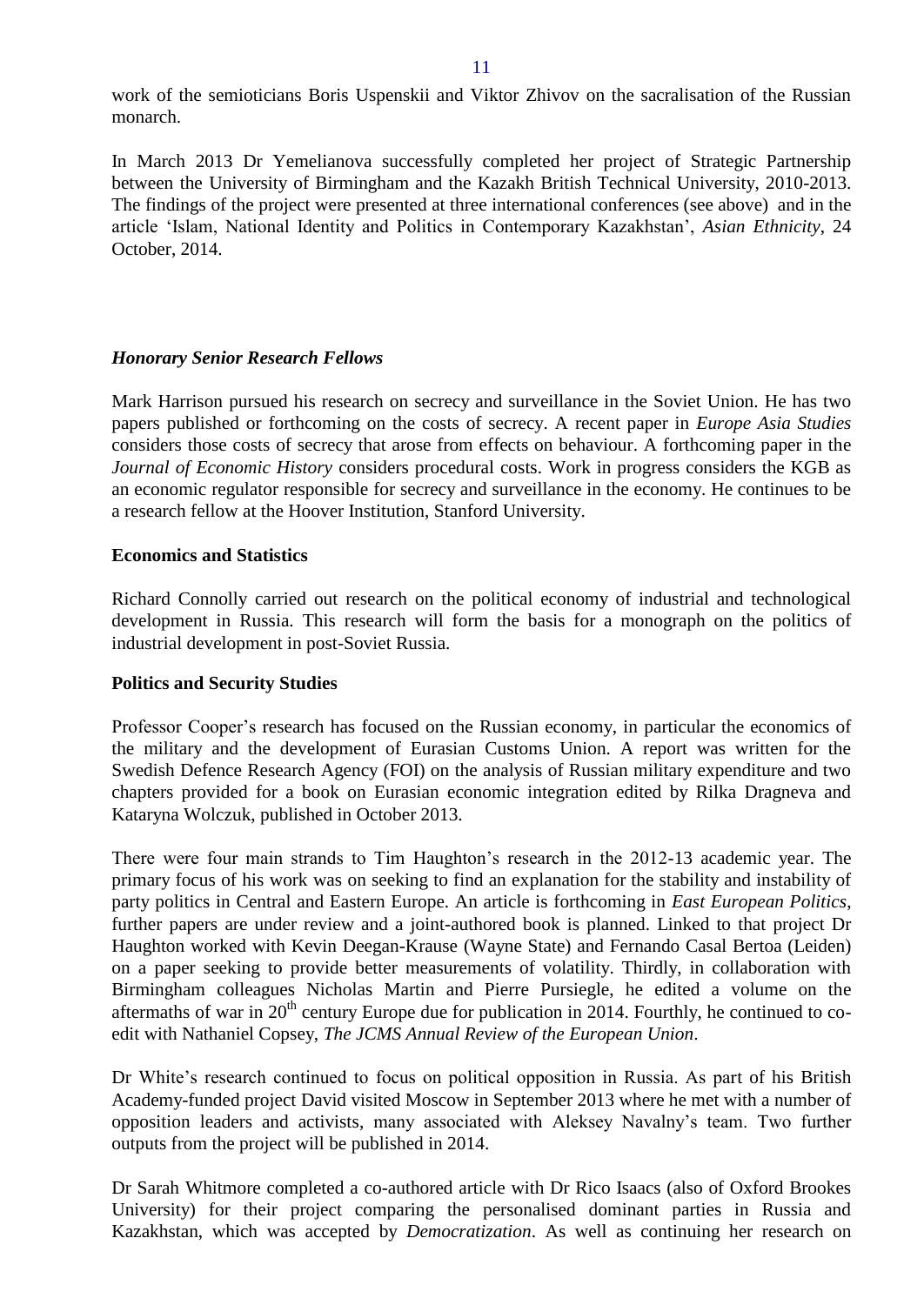United Russia, she also worked on her project exploring the significance and meanings of protests in the parliament of Ukraine, conducting field work during summer 2013.

Kataryna Wolczuk continued research for two externally funded research projects: 1) ESRC-ANR funded project: 'Exploring the Role of the EU in Domestic Change in the Post-Soviet Space' (with Laure Delcour, France) and 2) ESRC-funded project: 'Russia's export of Governance to the 'shared neighbourhood': Implications for the EU and Legal (In)Compatibilities' (with Rilka Dragneva from the School of Law, University of Birmingham).

During 2012-13, Dr Wolczuk and Dr Averre also participated in a consortium with French and other European partners for the project on the 'Security-Democracy Nexus in the Caucasus' (CASCADE). Of the total 18 project applications submitted by various consortia, CASCADE came first and will receive full funding from the European Commission. The total value of the project is  $\epsilon$ 2,5mln with funding  $\epsilon$ 360,000 for the University of Birmingham. The duration is 3 years (2014-16).

#### **Sociology and Social Anthropology**

Veysel Erdemli worked on his PhD tentatively entitled "Tradition and Belonging: Georgian Associations in Turkey". The topic was about the role of Georgian associations in terms of protecting cultural traditions and constructing a sense of belonging. A period of preliminary fieldwork from August to September was spent in Georgia and Turkey. The required 60 credits of research methods training was completed and the annual progress review passed successfully. In the 2013-14 Spring term, two modules will be taken; one is optional, another one is compulsory. Veysel plans to submit the literature review part of the project at the end of April 2014 and then to visit both Georgia and Turkey for nearly 8 months' fieldwork.

Dr Kaneff fulfilled her obligations in terms of the British Council project on 'Innovative teaching and research through academic partnerships' which involved giving an intensive set of lectures to undergraduates at the Kazakh-British Technical University in Almaty.

Dr Morris continued Russian ethnographic fieldwork in summer 2013 which included collaboration with researchers from Jena University on new free trade unions in Russian automotive plants. This was partly funded by CAL, University of Birmingham, CEELBAS and Hans Bockler Stiftung. He was also in this period a Visiting Research Fellow at Higher School of Economics, Moscow. His edited book on Informal Economies will appear in December 2013 with Routledge.

Erica Richardson continues to work on health system reform in countries of the former Soviet Union at the European Observatory on Health Systems and Policies, and she has developed a particular interest in the issue of equity in access to health services. Alongside work on health systems Erica has been busy collaborating on a diverse range of papers drawing on data from the Health in Times of Transition study (an FP7-HEALTH collaborative research project).

#### **Geography**

Denis Shaw's AHRC and ESRC research projects, which examined aspects of the history of Russian and Soviet scientific thought on the environment and which he held with Dr Jonathan Oldfield (Glasgow), came to an end in May and June, 2013 respectively. A concluding international workshop, organized by the two grantholders, was held at the European University in St Petersburg in March 2013 and attracted about 20 participants from Russia, UK, Europe, USA and Canada. Denis and Jonathan are now publishing a book on their principal findings as well as a series of journal articles. A number of conference presentations have been made or are planned in the near future.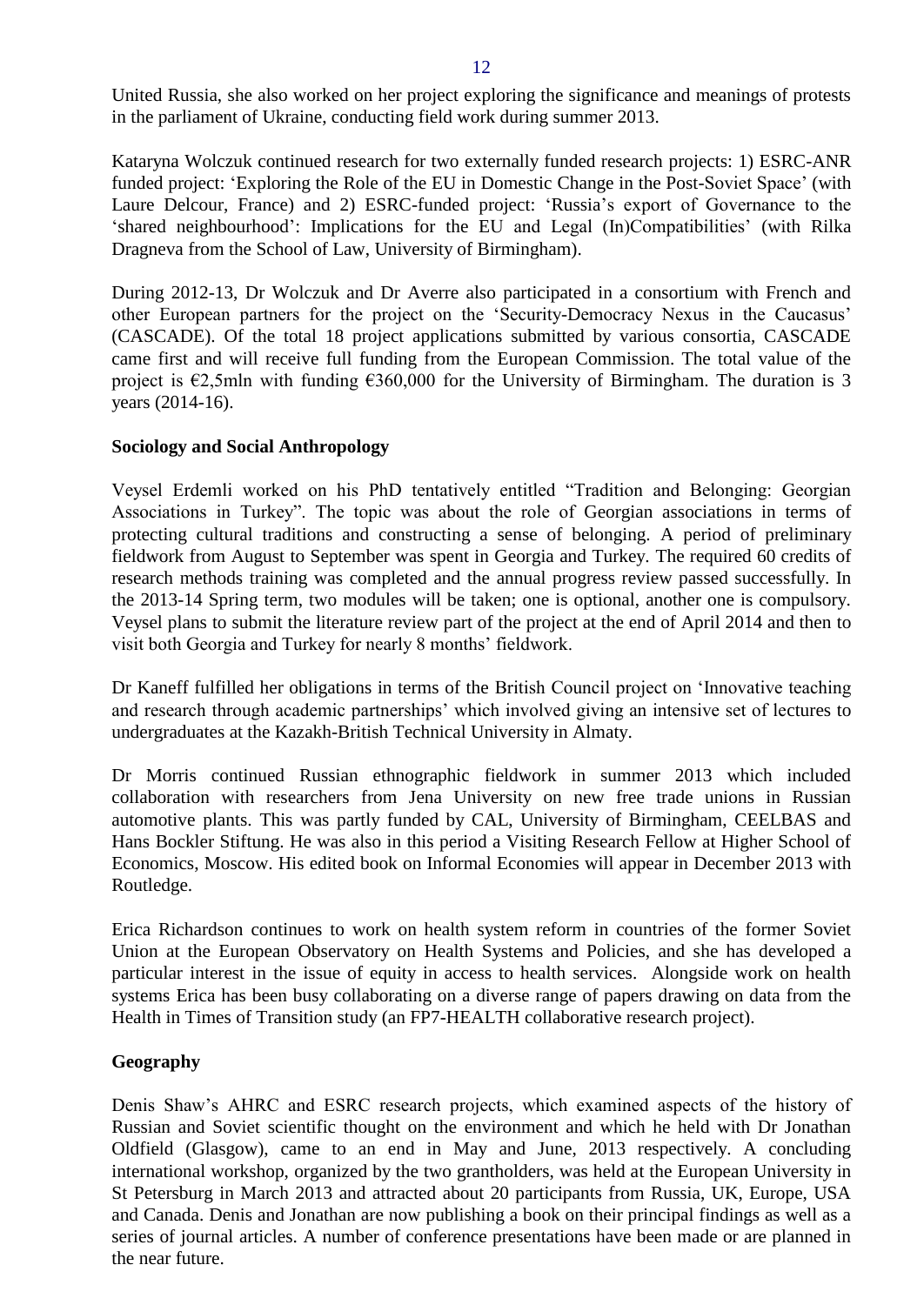Denis Shaw and Jonathan Oldfield were awarded a British Academy Small Research Grant for a two-year study entitled 'M.I. Budyko (1920-2001) and Soviet Contributions to Climate Change Science 1945-1991', beginning in February, 2014. This will enable them to continue their research into one aspect of their joint research, visiting archives and libraries in St Petersburg and Moscow as well as various centres in the UK.

#### **Russian Language and Literature**

Michael Pushkin presented a paper entitled 'Andrei Voznesenskii: poet global'noi vospriimchivosti' [Andrei Voznesensky: poet of global perception] at the International Likhachev Scientific Readings conference, St Petersburg, 16-17 May 2013. He is co-translator with pianist, music lecturer and Skryabin specialist Simon Nicholls on the first complete English translation of all the composer Skryabin's published prose and verse: Simon Nicholls (ed. and tr.) and Michael Pushkin (tr.), *Alexander Skryabin: Notebooks* (already completed and due for publication by Toccata Press in spring 2015 to mark the centenary of Skryabin's death). He was English language advisor/co-translator on the titles (completed April 2013) for Chekhov's *Three Sisters* at the Fomenko Workshop theatre, Moscow, which has pioneered tablet computers as an alternative to surtitles for foreign spectators and the hard of hearing.

#### <span id="page-12-0"></span>**EXTERNAL GRANTS**

Arms Control and Economic Transition, £201,000, UK Government, 2012-2015, Principal Investigator: Dr Derek Averre

European Commission Marie Curie Action International Research Staff Exchange scheme (IRSES) entitled 'EuinDepth - European Identity, Cultural Diversity and Political Change', budget for CREES €123,500, coordinated by Dr Derek Averre

# <span id="page-12-1"></span>**PUBLICATIONS**

# <span id="page-12-2"></span>**Books and Articles published by Members, Associate Members and Honorary Research Staff of the Centre**

| R Braithwaite | Foreign language versions of <i>Afgantsy: The Russians at War 1979-1989</i><br>(London 2011)<br>• Афган: Русские на войне, (AST, Moscow 2013)<br>• Afgańcy. Ostatnia wojna imperium (Znak, Krakow 2012)<br>• Афганці (Tempora, Ukraine, 2013)<br>• [Japanese edition 2013] |
|---------------|----------------------------------------------------------------------------------------------------------------------------------------------------------------------------------------------------------------------------------------------------------------------------|
| R Braithwaite | Джилл и Российско-Европейский Фонд, Sotsialjaya Robota, Moscow<br>2013                                                                                                                                                                                                     |
| R Braithwaite | Мои внуки уже не понимают, от чего нас всех избавил Горбачев,<br>Article-interview, <i>Natsia</i> , Rostov on Don, June 2013                                                                                                                                               |
| R Connolly    | The Economic Sources of Social Order Development in Post-Socialist Eastern<br><i>Europe</i> , Routledge: London, 2012                                                                                                                                                      |
| R Connolly    | 'State Industrial Policy in Russia: The Nanotechnology Industry', <i>Post-Soviet</i><br><i>Affairs</i> , Vol 29, No 1, 2013, pp 1-30                                                                                                                                       |
| R Connolly    | 'The Eurasian Customs Union and the World Trade Organisation in the<br>Post-Soviet Region', in Wolczuk, K and Dragneva, R, eds, <i>Eurasian</i>                                                                                                                            |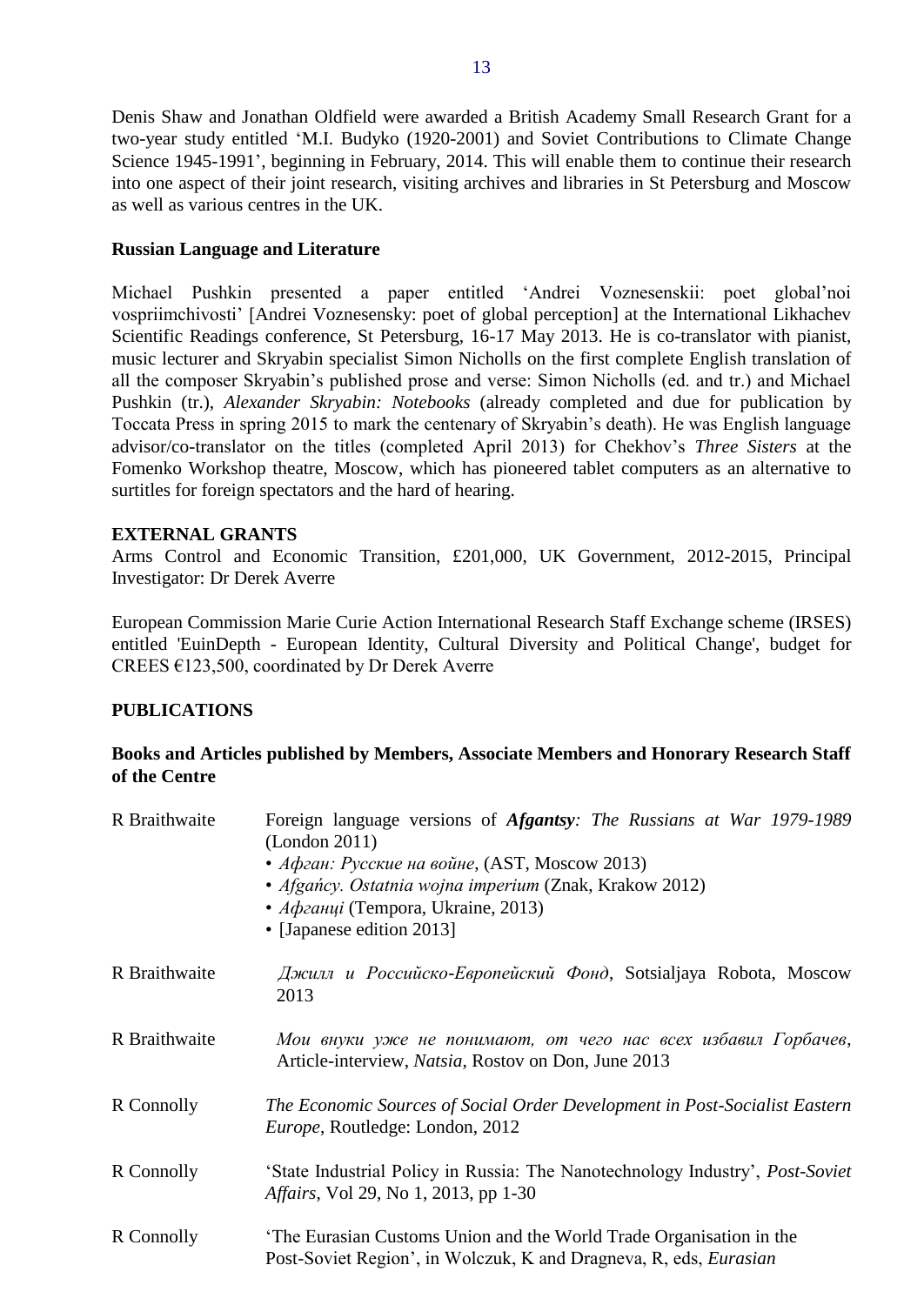|                                  | Economic Integration: Law, Policy, and Politics, Edward Elgar:<br>Northampton, 2013, pp 61-80                                                                                                                                         |
|----------------------------------|---------------------------------------------------------------------------------------------------------------------------------------------------------------------------------------------------------------------------------------|
| <b>JM</b> Cooper                 | 'Eurasian Economic Integration - different this time?', Baltic Rim<br><i>Economies</i> , 2012, No 6, pp 38-9<br>(http://www.utu.fi/fi/yksikot/tse/yksikot/PEI/BRE/Documents/BRE%206-<br>2012%20web.pdf)                               |
| <b>JM</b> Cooper                 | 'The Russian Economy Twenty Years After the End of the Socialist<br>Economic System', Journal of Eurasian Studies, Vol 4, No 1, January, 2013,<br>pp 54-64                                                                            |
| <b>JM</b> Cooper                 | 'The Life and Death of the Soviet Economic System' in Malek, M and<br>Schor-Tschudnowskaja, A, eds, Zerfall der Sowjetunion: Ursachen -<br>Begleiterscheinungen – Hintergründe, Nomos, Baden-Baden, 2013, pp 235-<br>50               |
| <b>JM</b> Cooper                 | 'From USSR to Russia: The Fate of the Military Economy' in Hare, P and<br>Turley, G, eds, Handbook of the Economics and Political Economy of<br>Transition, Routledge, London and New York, 2013, pp 98-107                           |
| <b>JM</b> Cooper                 | 'Defence Economics' (Russia) in International Institute for Strategic Studies,<br>The Military Balance 2013. Abingdon, Routledge, March 2013, pp 205-8                                                                                |
| <b>JM</b> Cooper                 | 'Die eurasische wirtschaftliche Integration nimmt Fahrt auf', Russland-<br>Analysen, No.257, 17 May 2013, pp 2-10<br>(http://www.laender-analysen.de/russland/pdf/Russlandanalysen257.pdf)                                            |
| <b>JM</b> Cooper                 | 'Russian Military Expenditure: Data, Analysis and Issues', FOI Report, FOI-<br>R-3688-SE, Swedish Defence Research Agency (FOI), September 2013<br>(http://www.foi.se/Documents/foir_3688.pdf)                                        |
| V Erdemli                        | 'Identifying the Georgians Living in Turkey as a Diasporic Community',<br>Avrasya Incelemeleri Degisi (Journal of Eurasian Studies), Vol 1, No 2,<br>2012, pp 343-61                                                                  |
| V Erdemli                        | 'Tradition and Belonging: The Associations of Georgians from the Batumi<br>Region in Turkey, Proceedings of III International Congress of<br>Caucasiologists, Shota Rustaveli National Science Foundation: Tblisi, 2013,<br>pp 169-70 |
| M Harrison                       | 'Secrecy, Fear, and Transaction Costs: The Business of Soviet Forced<br>Labour in the Early Cold War', <i>Europe-Asia Studies</i> , Vol 65, No 6, 2013, pp<br>1112-35                                                                 |
| TJ Haughton                      | The Other New Europeans' in White, S Batt, JR and Lewis, P, eds,<br>Developments in Central and East European Politics 5, Basingstoke: Palgrave<br>Macmillan, 2013, pp 42-58                                                          |
| TJ Haughton (with<br>A Krasovec) | The 2011 Parliamentary Elections in Slovenia', <i>Electoral Studies</i> , Vol 32,<br>Issue 1, 2013, pp 201-4                                                                                                                          |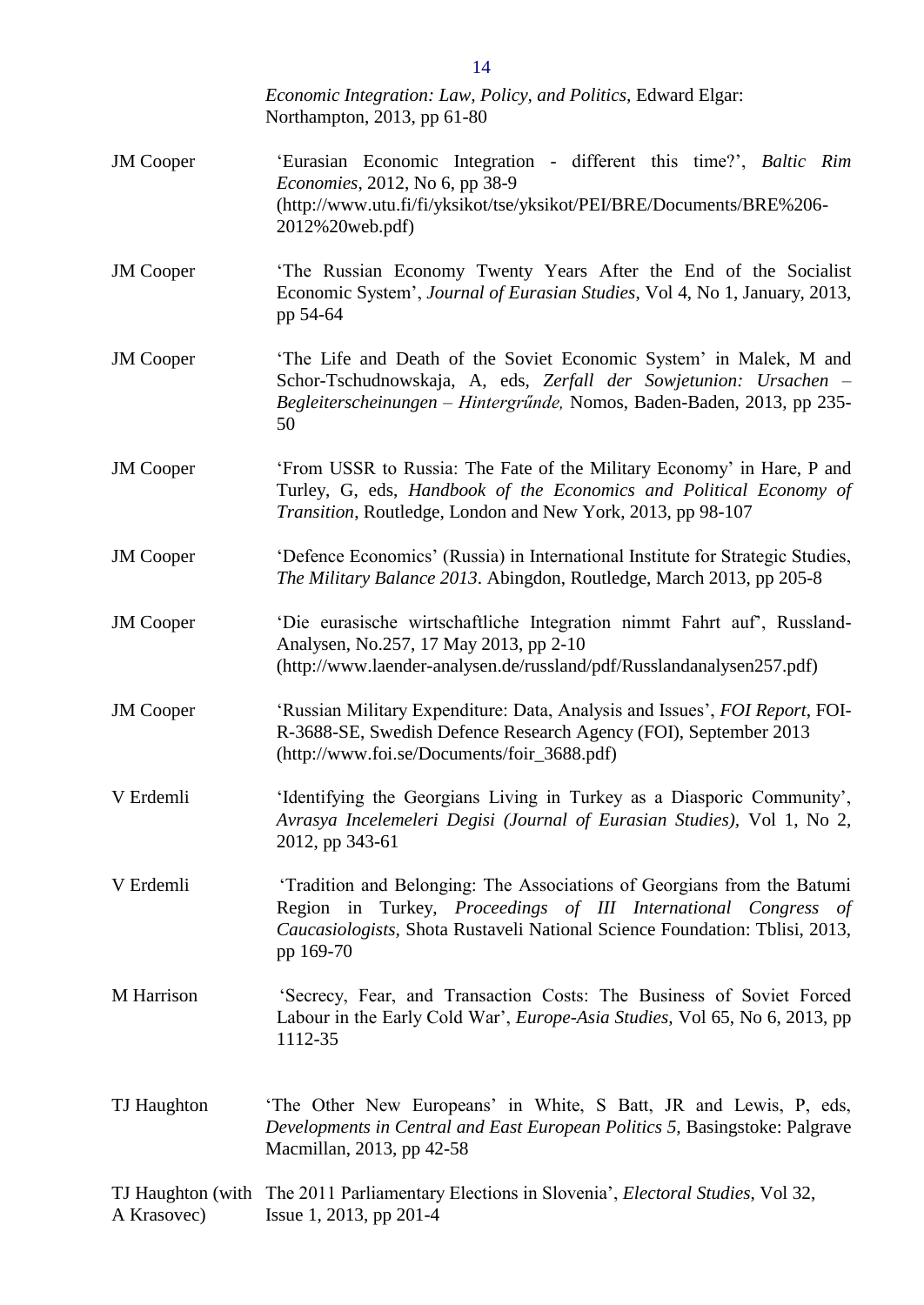| TJ Haughton                     | 'Battlefields, Ammunition and Uniforms: the Past and Politics in Post-<br>Communist Central and Eastern Europe', <i>Comparative European Politics</i> , Vol<br>11, No 2, 2013, pp 249-60                                                                                                                                  |
|---------------------------------|---------------------------------------------------------------------------------------------------------------------------------------------------------------------------------------------------------------------------------------------------------------------------------------------------------------------------|
| TJ Haughton (with<br>N Copsey)  | 'Editorial: Edging Away from the Abyss – the EU in 2012', Journal of<br>Common Market Studies, Vol 51, No 2, 2013, pp 1-5                                                                                                                                                                                                 |
| N Copsey) (eds)                 | TJ Haughton (with The JCMS Annual Review of the European Union in 2012, Wiley: Oxford,<br>2013                                                                                                                                                                                                                            |
| TJ Haughton                     | 'Size Matters: Two Decades after the Break-Up of Czechoslovakia',<br>Birmingham Briefs, University of Birmingham, Jan 2013,<br>http://www.birmingham.ac.uk/news/thebirminghambrief/items/Size-Matters-<br>Two-Decades-after-the-Break-Up-of-Czechoslovakia.aspx                                                           |
| TJ Haughton (with<br>T Novotna) | 'Something Old, Something New, Something Borrowed and (a slice of)<br>Something Blue: the 2013 Czech Presidential Elections', Jan 2013<br>http://themonkeycage.org/2013/01/27/2013-czech-presidential-election-post-<br>election-report-something-old-something-new-something-borrowed-and-a-<br>slice-of-something-blue/ |
| TJ Haughton                     | Two Decades on from the Break-Up of Czechoslovakia: Departures,<br>Diversions and Destinations (foreword to the publication), Centre for<br>European Policy Studies: Brussels, 2013, pp 1-2                                                                                                                               |
| TJ Haughton                     | Compliance, Credibility and the State of the European Union', UACES News,<br>No 76, 2013, pp 1-2                                                                                                                                                                                                                          |
| TJ Haughton                     | 'Slovakia: PM Survives First No-Confidence Vote', Economist Intelligence<br>Unit Forecast Update, Economist Intelligence Unit: London, 2013                                                                                                                                                                               |
| S Malle                         | State Corporatism in Russia: An Outline of Main Features and Problems,<br>CRCE Briefing Paper, 2013, http://www.crce.org.uk/briefings/brief16.shtml                                                                                                                                                                       |
| S Malle                         | 'Economic Modernisation and Diversification in Russia. Constraints and<br>Challenges, Journal of Eurasian Studies, 2013                                                                                                                                                                                                   |
| S Malle                         | 'Russia, the Eurasian Customs Union and the Asian Dimension', in Dragneva,<br>R and Wolczuk, K, eds, Eurasian Economic Integration. Law Policy and<br>Politics, Edward Elgar: Cheltenham, 2013, PP 100-18                                                                                                                 |
| S Malle                         | 'Economic Developments in China' translated into Chinese and published in<br>图书在版编目 (CIP) 数据<br>意大利人眼中的中国.<br>张礼洪, (意) 贝雷塔主编.<br>$\sqrt{2}$<br>北京: 中国政法<br>大学出版社, 2012                                                                                                                                                    |
| S Malle                         | 'Crisi mondiale e sviluppo economico in Cina. Mutamenti in corso', in (a cura<br>di P.C. Passavino) ATPM. Autobiografia di una impresa metanazionale,<br>Rubbettino Editore, 2013                                                                                                                                         |
| <b>JB</b> Morris                | 'Actually-existing Internet Use in the Russian Margins: Net Utopianism in the<br>Shadow of the 'Silent Majorities'', Region Vol 2 No 2, 2013, pp 181-200                                                                                                                                                                  |

15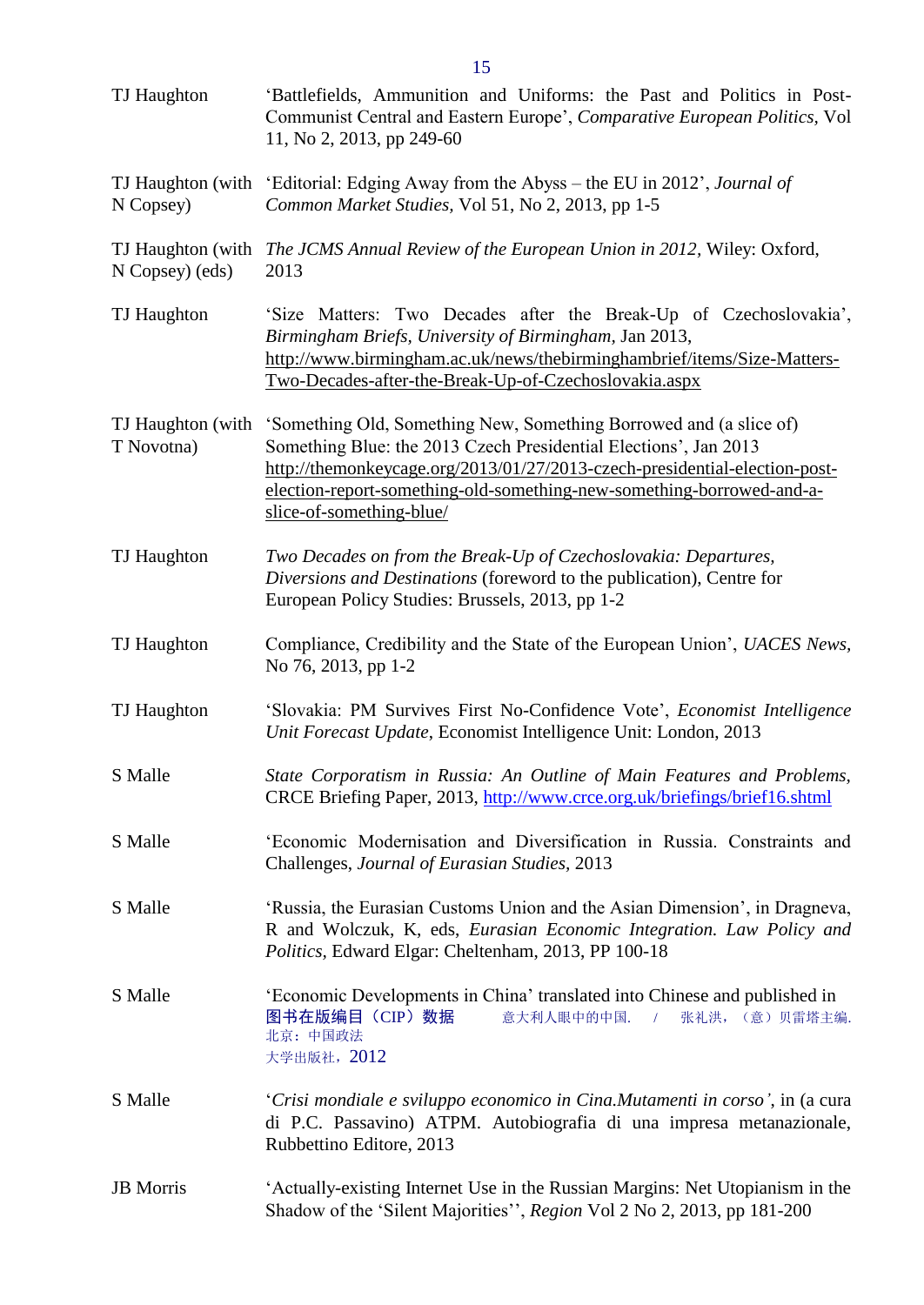| <b>JB</b> Morris                                                                                                                      | Mastering Chaos: The Metafictional Worlds of Evgeny Popov, Peter Lang:<br>Oxford, 2013                                                                                                                                                                                                                                                                                 |
|---------------------------------------------------------------------------------------------------------------------------------------|------------------------------------------------------------------------------------------------------------------------------------------------------------------------------------------------------------------------------------------------------------------------------------------------------------------------------------------------------------------------|
| M Perrie                                                                                                                              | "Mnogoglavoe chudovishche": angliiskii sovremennik o mezhdutsarstvii v<br>gg. ["The many-headed monster":<br>1610-1612<br>Rossii<br>an<br>English<br>contemporary's view of the Russian inter-regnum of 1610-1612]', Izvestiia<br>Ural'skogo federal'nogo universiteta [Ural Federal University Journal], seriya<br>2, Gumanitarnye nauki, No 4 (108), 2012, pp 178-84 |
| M Perrie                                                                                                                              | The tsaritsa, the Needlewomen and the Witches: Magic in Moscow in the<br>1630s', Russian History, Vol 40, Issue 3-4, 2013, pp 297-314                                                                                                                                                                                                                                  |
| E Richardson<br>(with H Mir,<br>M McKee)                                                                                              | 'Analysing Compliance of Cigarette Packaging with the FCTC and<br>National Legislation in Eight former Soviet Countries', Tobacco Control,<br>B Roberts, C Chow, Vol 22, No 4, 2012, pp 231-4                                                                                                                                                                          |
| E Richardson<br>(with G Turcanu,<br>S Domente,<br>M Buga)                                                                             | 'Republic of Moldova: Health System Review', Health Systems in<br>Transition, Vol 14, No 7, 2012, pp 1-151                                                                                                                                                                                                                                                             |
| E Richardson<br>(with B Rechel,<br><b>B</b> Roberts,<br>S Shishkin,<br>V Shkolnikov,<br>DA Leon, M Bobak,<br>Karanikolos,<br>M McKee) | 'Health and Health Systems in the Countries of the Former Soviet Union',<br>The Lancet, Vol 381, No 9872, 2013, pp 1145-55                                                                                                                                                                                                                                             |
| K Footman,<br>B Roberts, A Mills,<br>M McKee)                                                                                         | E Richardson (with 'Public Satisfaction as a Measure of Health System Performance: A Study<br>of Nine Countries in the Former Soviet Union', <i>Health Policy</i> , Vol 112,<br>No 1-2, 2013, pp 62-9                                                                                                                                                                  |
| E Richardson<br>(with A Stickley,<br>A Koyanagi,<br>B Roberts,<br>D Balabanova,<br>M McKee)                                           | 'Prevalence and Factors Associated with the Use of Alternative (Folk)<br>Medicine Practitioners in Eight Countries of the Former Soviet Union', BMC<br>Complementary and Alternative Medicine, Vol 13, No online, 2013, 83 pp                                                                                                                                          |
| E Richardson<br>A Murphy,                                                                                                             | 'The Economic Burden of Chronic Disease Care Faced by Households in<br>Ukraine: A Cross-Sectional Matching Study of Angina Patients',<br>A Mahal, A Moran) International Journal of Equity in Health, Vol 12, No online, 2013, pp 38                                                                                                                                   |
| E Richardson<br>(with A Stickley,<br>A Koyanagi,<br><b>B</b> Roberts,<br>P Abbott,<br>S Tumanov,<br>M McKee)                          | 'Loneliness: Its Correlates and Association with Health Behaviours and<br>Outcomes in Nine Countries of the Former Soviet Union'. PloS ONE, Vol 8,<br>No 7, 2013, pp e67978                                                                                                                                                                                            |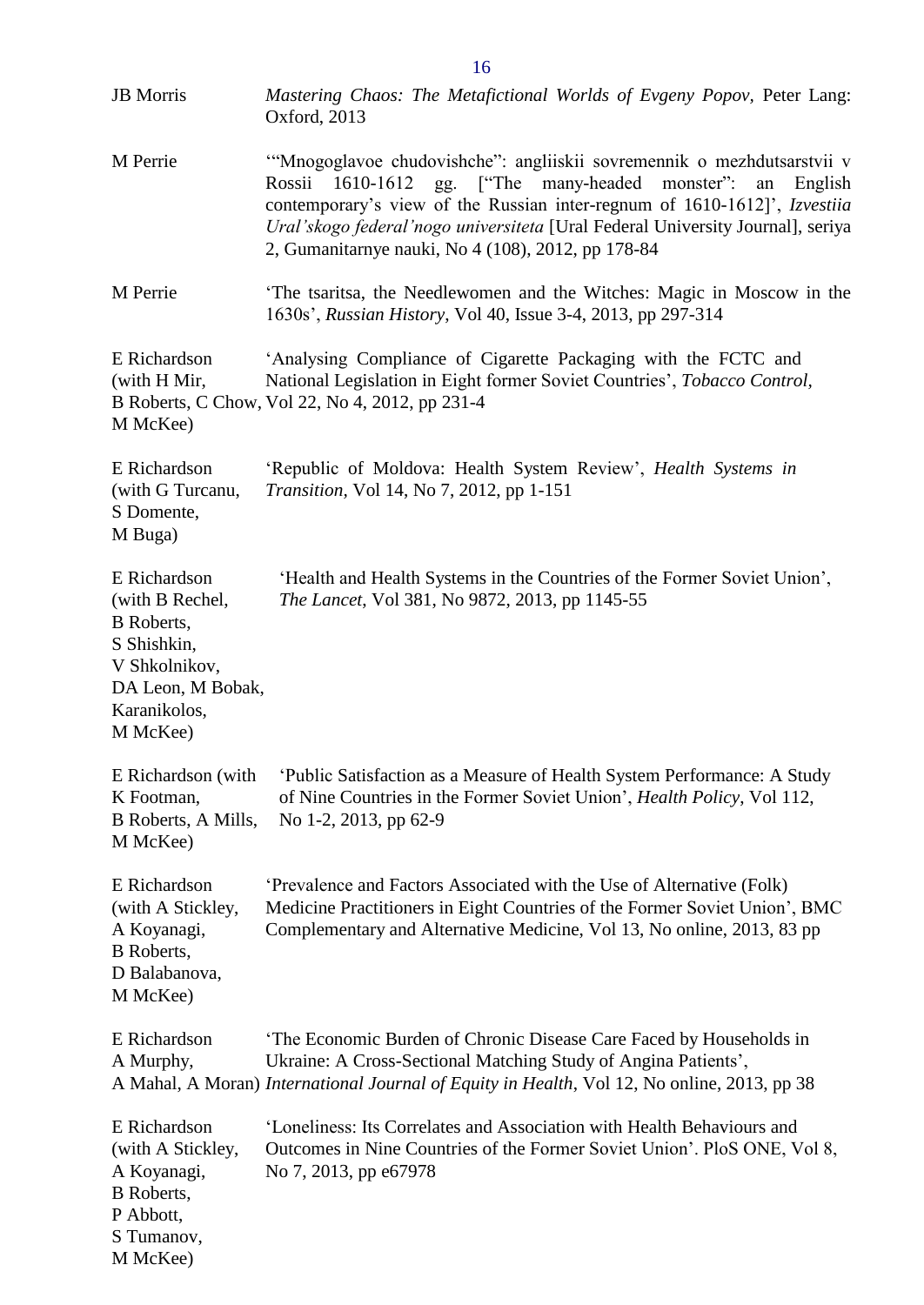| E Richardson<br>M Michael,<br>L King, L Guo,<br>M McKee,<br>D Stuckler)        | 'The Mystery of Missing Female Children in the Caucasus: An Analysis of<br>Sex Ratios by Birth-Order', International Perspectives on Sexual and<br>Reproductive Health, Vol 39, No 2, 2013, pp 97-102                                                                 |
|--------------------------------------------------------------------------------|-----------------------------------------------------------------------------------------------------------------------------------------------------------------------------------------------------------------------------------------------------------------------|
| E Richardson<br>S Domente,<br>G Turcanu,<br>J Habicht)                         | 'Developments in Primary Care in the Republic of Moldova: Essential<br>Steps for Improving Access to Services', Eurohealth, Vol 19, No 2, 2013,<br>pp 28-31                                                                                                           |
| E Richardson<br>(with R McKee,<br><b>B</b> Roberts,<br>C Haerpfer,<br>M McKee) | 'Things Can Only Get Better? Changing Views of the Past, Present and Future<br>in the Former Soviet Union', <i>Europe-Asia Studies</i> , Vol 65, No 7, 2013, pp<br>1466-78                                                                                            |
| <b>DJB</b> Shaw<br>(with J Oldfield                                            | 'V I Vernadsky and the Development of Biogeochemical Understandings<br>of the Biosphere, c1880s-1963', British Journal for the History of Science,<br>Vol 46, No 2, 2013, pp 278-310                                                                                  |
| DJ White                                                                       | 'Reconceptualising Russian Party Politics', <i>East European Politics</i> , Vol 8, No<br>2, 2012, pp 210-24                                                                                                                                                           |
| DJ White                                                                       | 'Preface', East European Politics, Vol 8, No 2, 2012, pp 207-9                                                                                                                                                                                                        |
| DJ White                                                                       | 'Russian Liberalism in Crisis? Khodorkovsky Revisited',<br><i>Studies</i><br>of<br>Transition States and Societies, Vol 5 no 1, 2013, pp 1736-8758                                                                                                                    |
| S Whitmore (with<br>R Isaacs)                                                  | 'The Limited Agency and Life-Cycles of Personalised Dominant Parties in<br>the Post-Soviet Space: The Cases of United Russia and Nur Otan',<br>Democratization,<br>http://www.tandfonline.com/doi/abs/10.1080/13510347.2013.768616                                    |
| S Whitmore                                                                     | 'Shoy prodolzhaetsya: vybory, "Edinaya Rossiya" I rezhim Vladimira Putina<br>(The Show Must go On: Elections, United Russia and the Putin Regime)',<br>Neprikosnovennyi Zapas, Vol 87, No 1, 2013, pp 22-32                                                           |
| K. Wolczuk                                                                     | 'Approximation of the National Legislation of Eastern Partnership Countries<br>with EU Legislation in the Economic Field', Briefing Paper, Directorate<br>General for External Policies of the Union, European Parliament, Brussels,<br>May 2013 (with Laure Delcour) |
| K Wolczuk                                                                      | 'Russia, EU and ECU: co-existence or rivalry?', Open Democracy, (25 Sept<br>2012), available at http://www.opendemocracy.net (with Rilka Dragneva)                                                                                                                    |
| G Yemelianova<br>(with N Kemoklidze pp 1611-25)<br>C Moore, JR Smith)          | 'Many Faces of the Caucasus', Europe-Asia Studies, Vol 64, No 9, 2012,                                                                                                                                                                                                |
| G Yemelianova<br>Ed                                                            | 'Europe-Asia Studies, special issue "Many Faces of the Caucasus", Vol<br>64, No 9, 2012                                                                                                                                                                               |

(with N Kemoklidze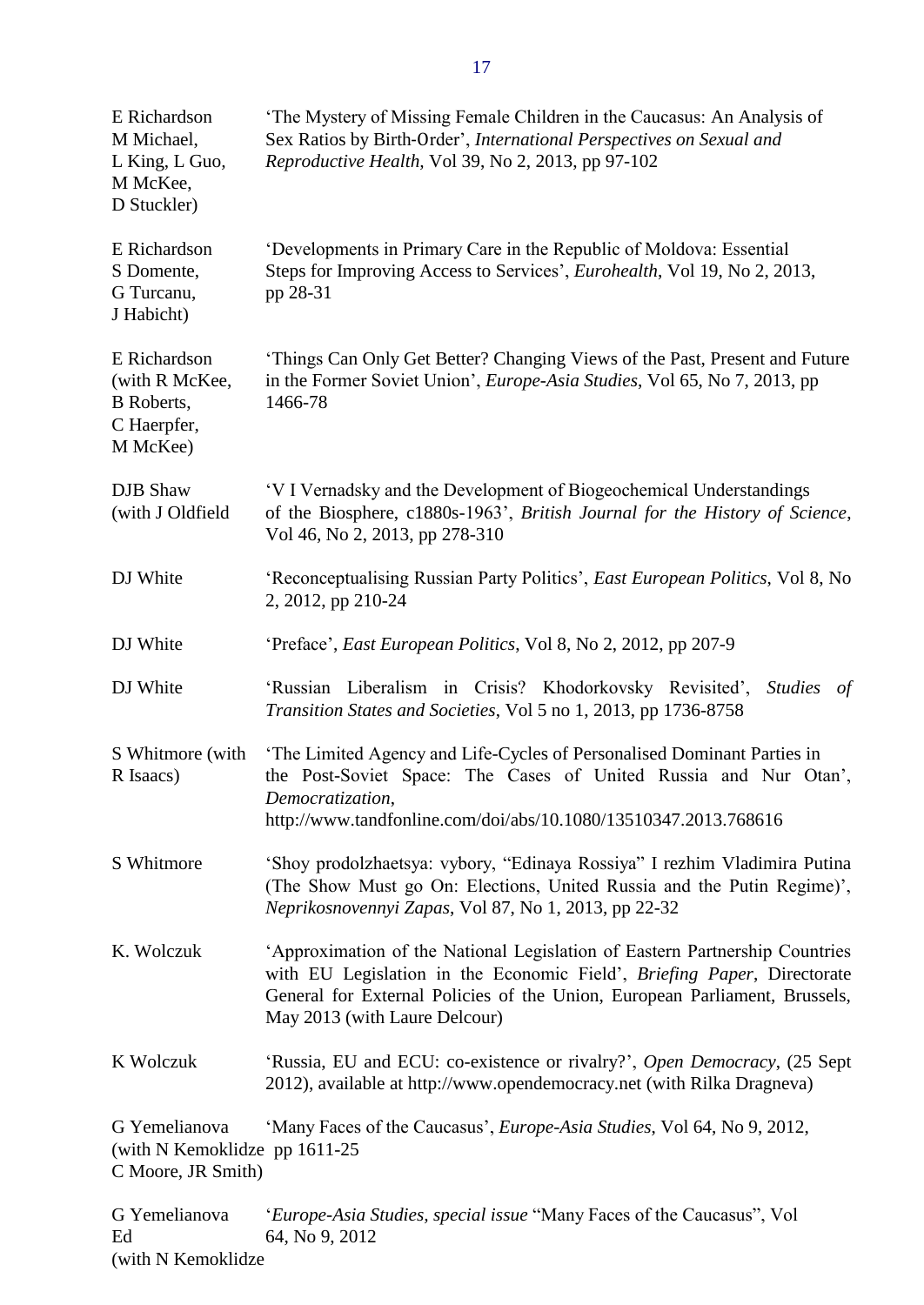| G Yemelianova  | 'Advancing Area Studies in the UK: The Case of Strategic Partnership                                                                                                                                                                                                                |
|----------------|-------------------------------------------------------------------------------------------------------------------------------------------------------------------------------------------------------------------------------------------------------------------------------------|
| (with          | between CREES and KBTU (Kazakhstan), presented at the British                                                                                                                                                                                                                       |
| S Zhanabayeva) | Council Going Global 13 Conference in Dubai, 4-6 March 2013, which was<br>attended by RH David Willetts, Ministers of Higher Education and VCs from<br>over 100 countries, Going Global 2013: The World Trade Centre, Dubai, 3-<br>6 March 201, British Council: London, 2013, 5 pp |
| G Yemelianova  | 'The Islamic Challenge to the Nation-Building in Kazakhstan', The Steppe<br>and the Sown, Astana, Kazakhstan                                                                                                                                                                        |

# <span id="page-17-0"></span>**THESES AND DISSERTATIONS**

# <span id="page-17-1"></span>**Completed**

<span id="page-17-2"></span>

| K Cassidy             | 'Region and Identity: A Study of Everyday Discourse and Practice in<br>Bukovyna' (PhD; supervisor D Kaneff)                                                                            |
|-----------------------|----------------------------------------------------------------------------------------------------------------------------------------------------------------------------------------|
| V Hudson              | 'Russian Soft Power' in Ukraine (PhD; supervisor DL Averre/NE Rulyova)                                                                                                                 |
| K Imranli             | 'The Establishment of the First Armenian Republic' (PhD; supervisor EA<br>Rees/G Yemelianova)                                                                                          |
| L Cooley              | 'Transformation or Regulation? Understanding the European Union's<br>Approach to Conflict Resolution in Bosnia, Macedonia, and Kosovo' (PhD;<br>Supervisor M Pace/TJ Haughton/T Diez)  |
| <b>In Preparation</b> |                                                                                                                                                                                        |
| K Avedissian          | 'Success and Failure of Social Movements in Authoritarian Contexts: the<br>Cases of Krasnodar Krai and the Republic of Kabardino-Balkaria' (PhD;<br>supervisors G Yemelianova/S Wolff) |
| N Coombs              | 'Lev Kamenev: A case study in moderate Bolshevism' (PhD; supervisor EA<br>Rees)                                                                                                        |
| L Davies              | 'Cold War or Cool Peace? A Conceptual Analysis of the Contemporary<br>Russo-European Relationship' (PhD; supervisors DL Averre/M Webber)                                               |
| V Erdemli             | 'Tradition and Belonging: Georgian Associations in Turkey' (PhD;<br>supervisors D Kaneff/G Yemelianova)                                                                                |
| K Hoffman             | 'Regional Organisations in the Post-Soviet Space: Domestic Origins of<br>Cooperation Dynamics' (PhD; supervisor K Wolczuk/DL Averre)                                                   |
| D Ionescu             | 'Weaknesses of the EU evaluation of a candidate: Lessons to be learned<br>Romanian Experience (PhD;<br>Bulgarian/<br>from<br>the<br>supervisors<br>H<br>Macartney/G Timmins)           |
| N Kemoklidze          | 'Identity Construction and Ethno-National Violence in Georgia in the Early<br>1990s' (PhD; supervisors K Wolczuk, S Wolff, C Moore)                                                    |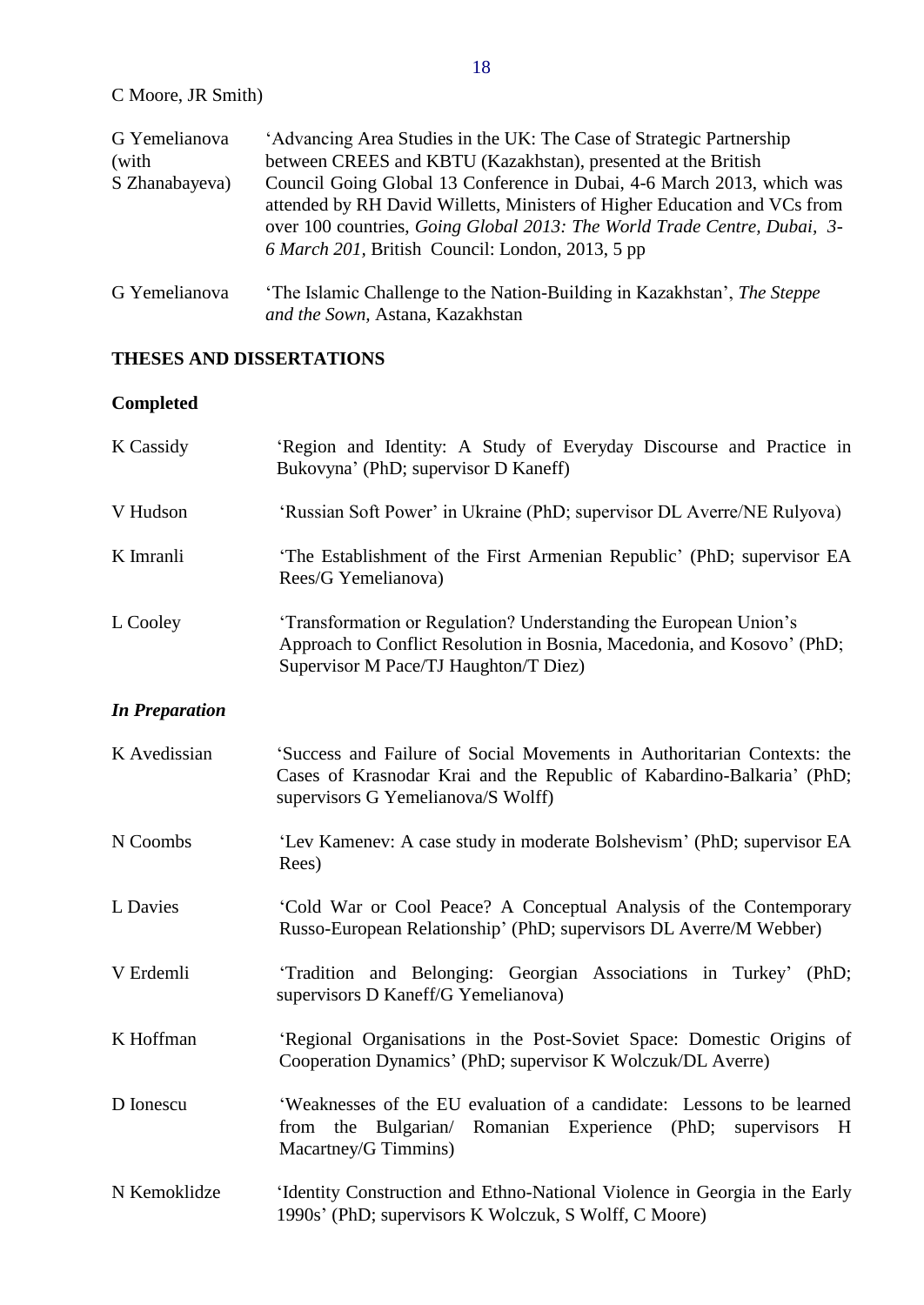| J Kennedy  | 'How do Russian Communities Develop Social Resilience to Industrial<br>Risk?' (PhD; supervisors JB Morris/DL Averre)                                                                   |
|------------|----------------------------------------------------------------------------------------------------------------------------------------------------------------------------------------|
| D Leitch   | The Contribution of International Technical Assistance to Public<br>Administrative Reform in Ukraine: the Case of Regional Policy 2000-2012<br>(PhD; supervisors K Wolczuk/A Campbell) |
| P Manolova | 'Transitions from Education to Work of Bulgarian Social Science Graduates'<br>(PhD; supervisors D Kaneff/JB Morris)                                                                    |
| I Opdahl   | 'Energy and Russian Foreign Policy in the CIS 1995–2005' (PhD;<br>supervisors R Connolly/JM Cooper)                                                                                    |
| J Perera   | 'Russia's Nuclear Industry' (PhD; supervisors R Connolly/JM Cooper)                                                                                                                    |

#### <span id="page-18-0"></span>**SEMINARS**

# <span id="page-18-1"></span>**CREES 50th Anniversary Seminars**

**2nd October - "Eurasia. Does it Exist?"** Presentation on the British Council ENSPIRE project on strategic partnership between the University of Birmingham and the Kazakh-British Technical University, 2010-2013

#### **21st November - Why do Caucasian Studies Matter?**

Speakers included: Giorgi Badridze (ambassador extraordinary and plenipotentiary of Georgia to the UK) Nino Kemoklidze Cerwyn Moore (POLSIS) Jeremy Smith (Karelian Institute, University of Eastern Finland) Galina Yemelianova

#### **17th January - What Are Elections Good for? Authoritarianism and Democracy in the Post-Soviet Space**

Speakers included: Sarah Birch (Essex) Matt Frear Kataryna Wolczuk

# **23rd January - 27 Up: the Challenges and Prospects of EU Enlargement**

Speakers included: Graham Avery (St Antony's College, Oxford and European Policy Centre, Brussels) Lara Scarpitta (European Union Delegation to Turkey and PhD alumna, CREES).

#### **27th February - The EU Crisis - What Next?**

Speaker: Iveta Radicova (former Prime Minister of the Slovak Republic)

#### **6th March - Putin and the Russian Economy**

Speakers included: Pekka Sutela (formerly Non-resident Senior Associate at the Carnegie Endowment for International Peace, and Principal Advisor at the Bank of Finland) Shinichiro Tabata (Professor, Slavic Research Center, Hokkaido University)

19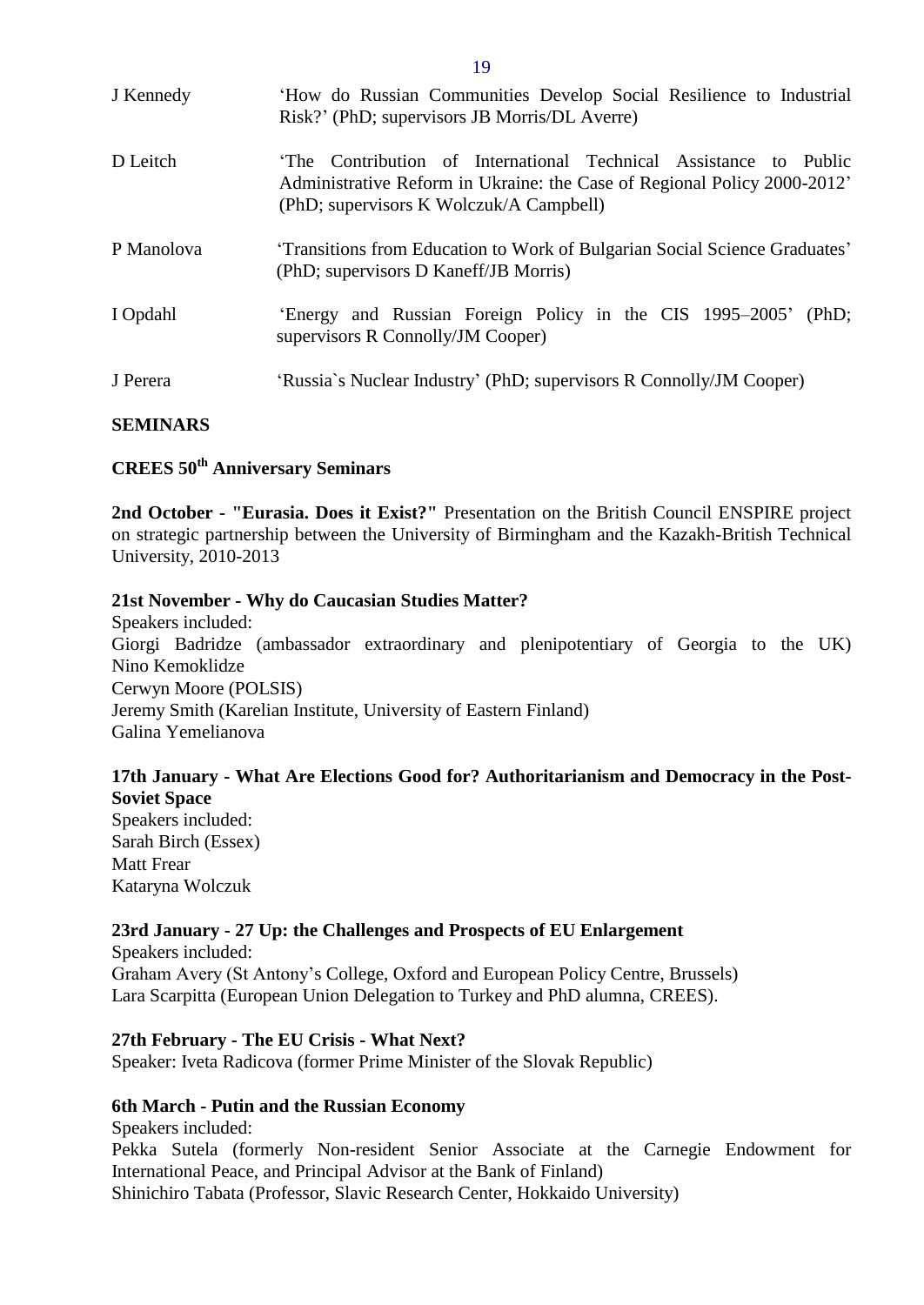# **18th March - Eastern Europe after 1989 - A Laboratory for the Sustainability of Democracy?**

Speaker: Dieter Segert (Institute for Political Science, The University of Vienna)

**20th March - Putin, Pussy Riot and Protest: A Turbulent Year in Russian Politics** Speakers included:

Edwin Bacon (Birkbeck College, London): 'Pussy Riot and the complexities of protest in Russia' David White 'Protesting against Putin: still waiting for the Moscow Spring'

# **6th May - JCMS Annual Review Lecture - Rethinking European Integration (organised together with the Aston Centre for Europe at Aston University)**

**Panel Rethinking European Integration: Perspectives from the UK and Visegrad Countries** Speakers included: Nathaniel Copsey (Aston University, Birmingham) Vladimír Bilčík (Comenius University, Bratislava) Attila Ágh (Corvinus University, Budapest) Tereza Novotná (Universite Libre de Bruxelles, Brussels) Leszek Jesień Collegium Civitas & KSAP, Warsaw Chair: Ed Turner (Aston University) **Keynote Speech: Is the European Union Losing its Credibility?** Speaker: Gerda Falkner (Vienna University)

Discussant: Darina Malová (Comenius University)

Chair: Tim Haughton (CREES)

# <span id="page-19-0"></span>**OTHER PUBLIC OUTPUT**

In May Dr Denezhkina gave interviews to BBC West Midlans and the Birmingham Mail. She also I organised a ceremony in May at the Hall of Memory on behalf of the British-Russian Society honouring the veterans of the Northern Convoy. The event was reported in the Birmingham Mail. As president of the the British Russian Society I lobbied the Prime Minister for the veterans to be allowed to receive the Ushakov medal from the RF and this was granted later in the year.

Dr Averre was involved in policy consultation with the European Parliament, the UK FCO and the Norwegian Defence Research Agency.

Dr Haughton's co-authored article with Alenka Krasovec of the University of Ljubljana, 'Money, Organization and the State: the partial cartelization of party politics in Slovenia' was selected by the Slovenia Research Agency as an example of 'extraordinary achievement in the field of social sciences' in 2011.

In October 2013 Dr Morris Chaired the Norwegian Research Councils expert panel evaluating the Programme call Russia and the High North/ Arctic (NORRUSS), Russian Foundation for Humanities.

Mike Pushkin acted as language coach and translator of song texts for the production of the 'Russian Song Evening', Birmingham Conservatoire, 30 April 2013 (Russian)

On 23 December 2013 David White gave an interview for Radio 5 Live on President Putin's pardoning of Mikhail Khodorkovsky and Nadezhda Tolokonnikova and Maria Alyokhina of Pussy Riot. He also contributed a Birmingham Briefing on Aleksey Navalny's campaign in the Moscow mayoral elections for the University of Birmingham website.

In May 2013, Kataryna Wolczuk presented the study (co-authored with Laure Delcour) on 'Approximation of Eastern Partnership countries' national legislation with EU legislation in EU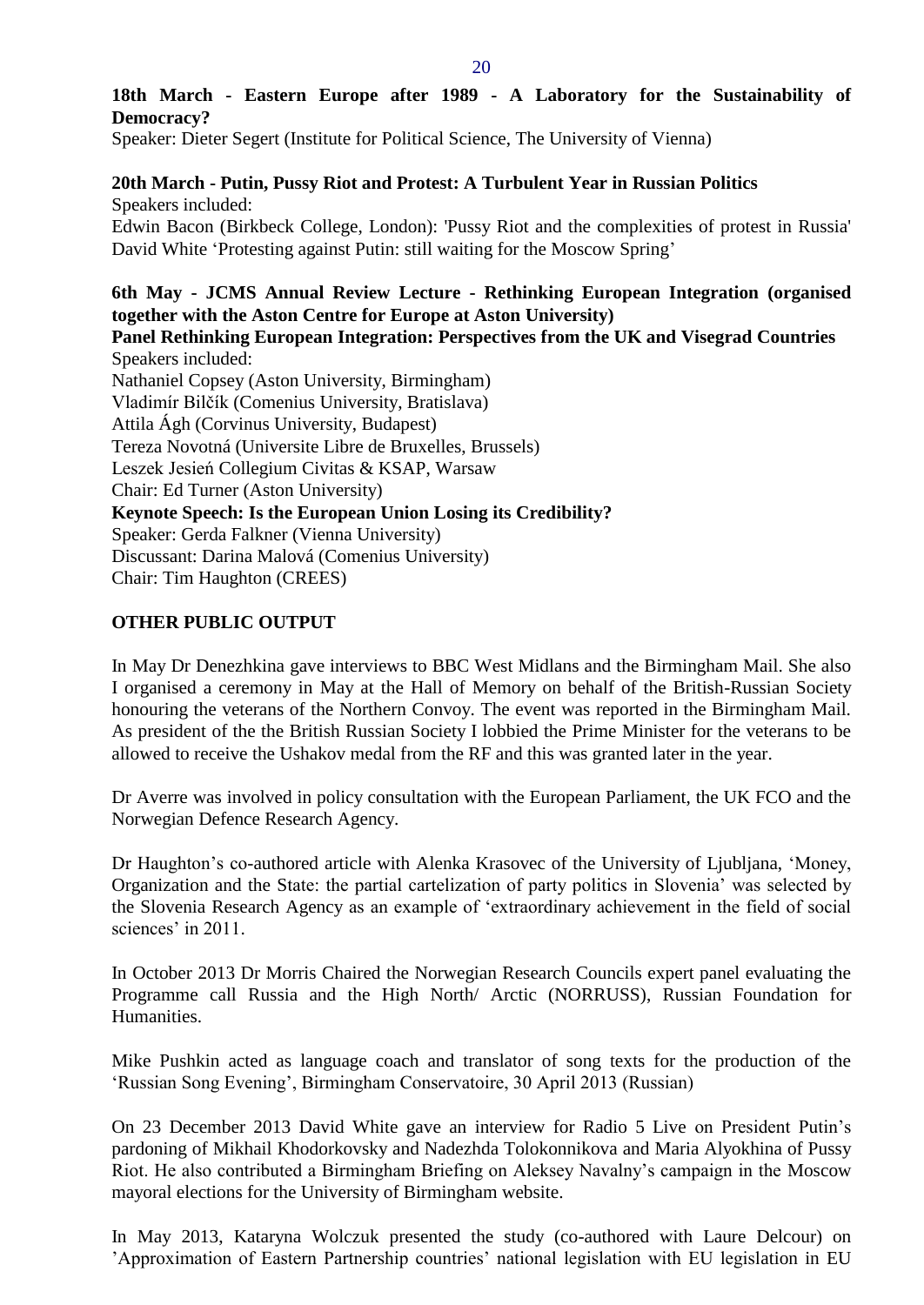economic field'. Dr Wolczuk delivered her presentation before Euronest's Economic Committee during the session which was attended by MEPs and member of Eastern partners' Parliaments from Armenia, Georgia, Moldova, Azerbaijan and Ukraine.

Kataryna Wolczuk gave an interview for the TV Inter (Ukraine) in December 2012 and in January 2013 she and her project colleague, R Dragneva, were interviewed by Robert Coalson for Radio Free Europe/Radio Liberty for a special report on the Eurasian Customs Union. In August Kataryna Wolczuk delivered a briefing on Eurasian integration and its implications for EU's eastern policy at the Ministry of Foreign Affairs of Norway in Oslo.

In March-April 2013 Dr Yemelianova, within her British Council-funded INSPIRE project, gave a series of lectures on Islam, Nationalism and State-Building in Central Asia and on the Western Studies of Central Asia at the Kazakh British University, the TURAN University; the University of Foreign Languages (all in Almaty, Kazakhstan); at the University of World Economy and Diplomacy (Tashkent, Uzbekistan), the University of Foreign Language and the University of Economics and Management (both at Samarkand, Uzbekistan).

Dr Yemelianova also held talks on further development of research collaboration between CREES and the Kazakh British University (with Professor Rinat Iskakov, Director of the International Department); the Oriental Institute (with sheikh Derbisaly, Director of the Institute and Professor Zaur Zhalilov); the TURAN University (with VC of the University); the University of World Economy and Diplomacy (Prof Nodir Jumaev, VC of the University); the University of Foreign Language (with Prof Sirojiddinov, VC of the University) University of Economics and Management (with Prof Kudratov, VC of the University).

During the period under report Dr Yemelianova gave numerous interviews to the BBC on the Boston bombings and other topics related to Islam-inspired violence in Eurasia and the wider world.

In January 2013 Dr Yemelianova gave an interview to newspaper *PULSE* on the Role of Media in the Rise of Islamophobia in Russia and Europe. See

http://pulse-uk.org.uk/interview/ya-ne-schitayu-islam-bolee-neterpimyim-chem-lyubyie-drugiereligii/

# <span id="page-20-0"></span>**ANNUAL RESEARCH CONFERENCE**

50<sup>th</sup> Anniversary Talk: Professor Ron Amann (Emeritus Professor, University of Birmingham (Former Director of CREES from 1983-89 and Permanent Secretary, Cabinet Office))

*St Catharine's Foundation Lecture by Guest Speaker: Ivan Krastev (Chairman, Centre for Liberal Strategies, Sofia, Bulgaria) "Is Russia More Democratic than China or the Other Way Round?" [cancelled due to illness]*

Roundtable: Promoting Development in the Post-Communist Space: Theory and Practice Adrian Campbell (IDD) Duncan Leitch Kataryna Wolczuk Stefanie Harter (German Agency for International Cooperation)

Sources of Economic Reform in Contemporary Russia Chair and discussant: Richard Connolly Philip Hanson (Chatham House): 'Liberal Insiders I: the Argument' Elizabeth Teague (formerly FCO): 'Liberal Insiders II: Chubais, Shuvalov and Kudrin as Examples'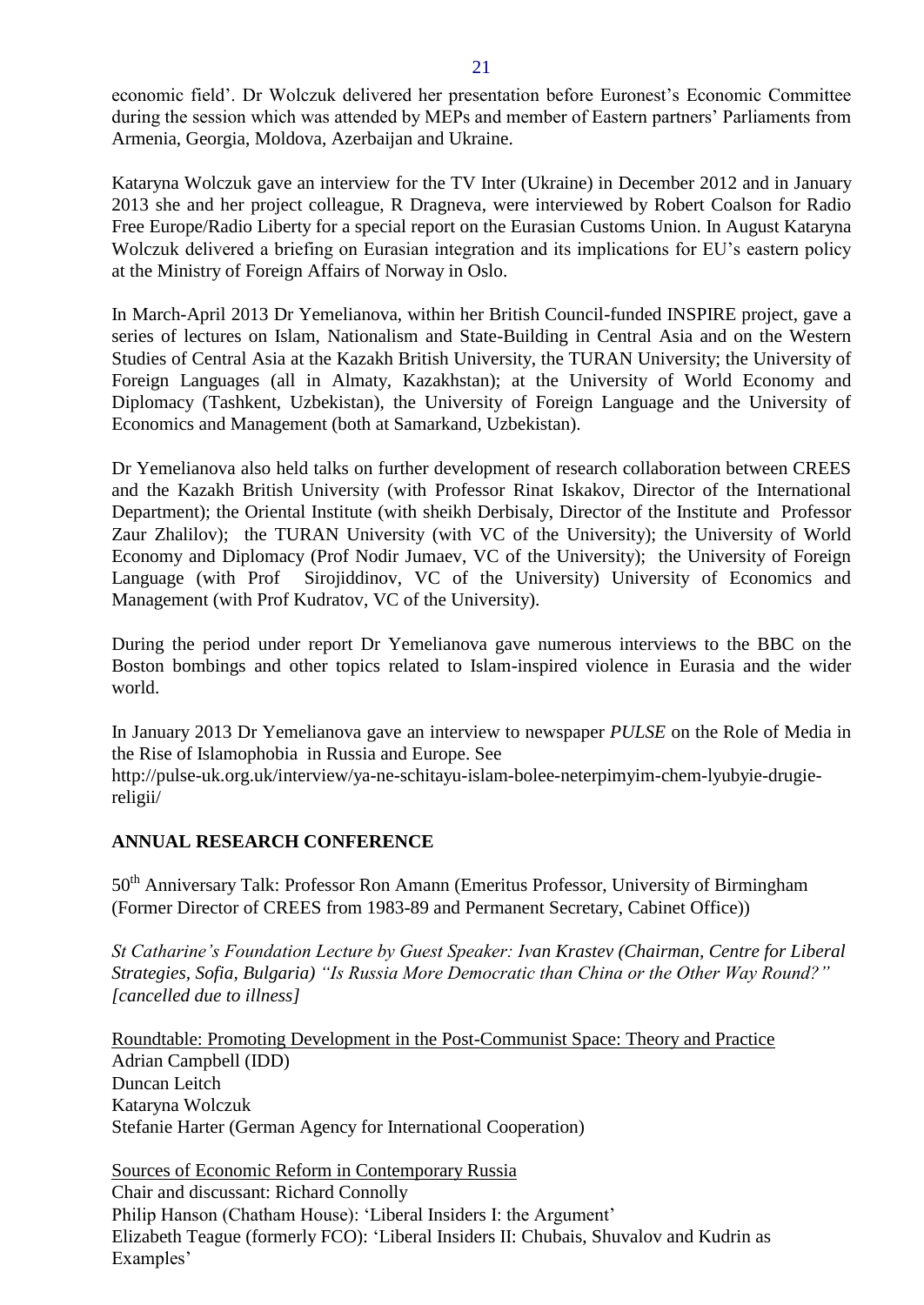22

Silvana Malle (CREES/University of Verona): 'Other Sources of Institutional Change'

Embodiment and Emotion in Postsocialist Europe

Chair: Deema Kaneff

Jonathan Oldfield (University of Glasgow): 'Emotional Engagements with the Field: A View from Area Studies'

Michael Rasell (University of Lincoln): 'Champions and Heroes: Sochi 2014 and Russian Disability Politics'

Kathryn Cassidy (Queen Mary, University of London): 'Spaces of Intimacy and Desire: The Emotional Geographies of Trading across 'EU'rope's Borders'

Tom Disney (GEES, University of Birmingham): 'Ethnographic Perspectives on Emotion in Care: A Russian Orphanage'

Party Politics and Participation

Chair: Tim Haughton

Paul Lewis (Open) 'Party System Stability in CEE: New Perspectives'

David White 'From Flawed Democracy to Electoral Authoritarianism: Studying Political Parties in Russia'

Luke March (Edinburgh) 'Towards a Post-Communist Russian Left?'

Richard Sakwa (Kent) 'Axiological versus Dialogical Politics in Contemporary Russia'

Roundtable: Religion and the State in Post-Communist Eurasia

Chair: Arfon Rees

Galina Yemelianova:'The Role of Islam in Nation-Building in Kazakhstan under Nazarbayev' Victoria Hudson: 'The Role of the Russian Orthodox Church in Foreign Policy: the Case of Ukraine'

Cerwyn Moore (POLSIS, University of Birmingham): 'Jihad and Islamism in the North Caucasus' Edwin Bacon (Birkbeck): 'Political Theology of Russian Orthodoxy'

Russian Foreign and Security Policy

Chair: Derek Averre

Roy Allison (St Anthony's College, Oxford): 'The Russian Understanding of Military Intervention' Lance Davies: 'How Effective are Humanitarian Operations as a Medium for Russian Regional and International Engagement?'

Derek Averre: 'Russia, the Syria conflict and arms control'

Graham Timmins (School of Government and Society/CREES): 'EU-Russia Relations after the 2012 Russian Presidential Election: Business as Usual?'

# <span id="page-21-0"></span>**TRAVEL AND VISITS**

# <span id="page-21-1"></span>**Visits by Centre Staff, Associate and Honorary Members**

In April 2013, Professor Cooper spent two weeks on an internship at the Swedish Defence Research Agency (FOI), Kista, Stockholm, Sweden, working on a commissioned report on 'Russian Military Expenditure'.

In July 2013 Professor Harrison attended the annual Hoover Institution Workshop on 'Totalitarian Regimes'. He worked in the Hoover Archive on its microfilm holdings from the Lithuania Special (KGB) Archive.

Dr Haughton taught three half-day sessions and coordinated the final week of a three week intensive course 'Building the European Union' at Colorado College, USA in April 2013.